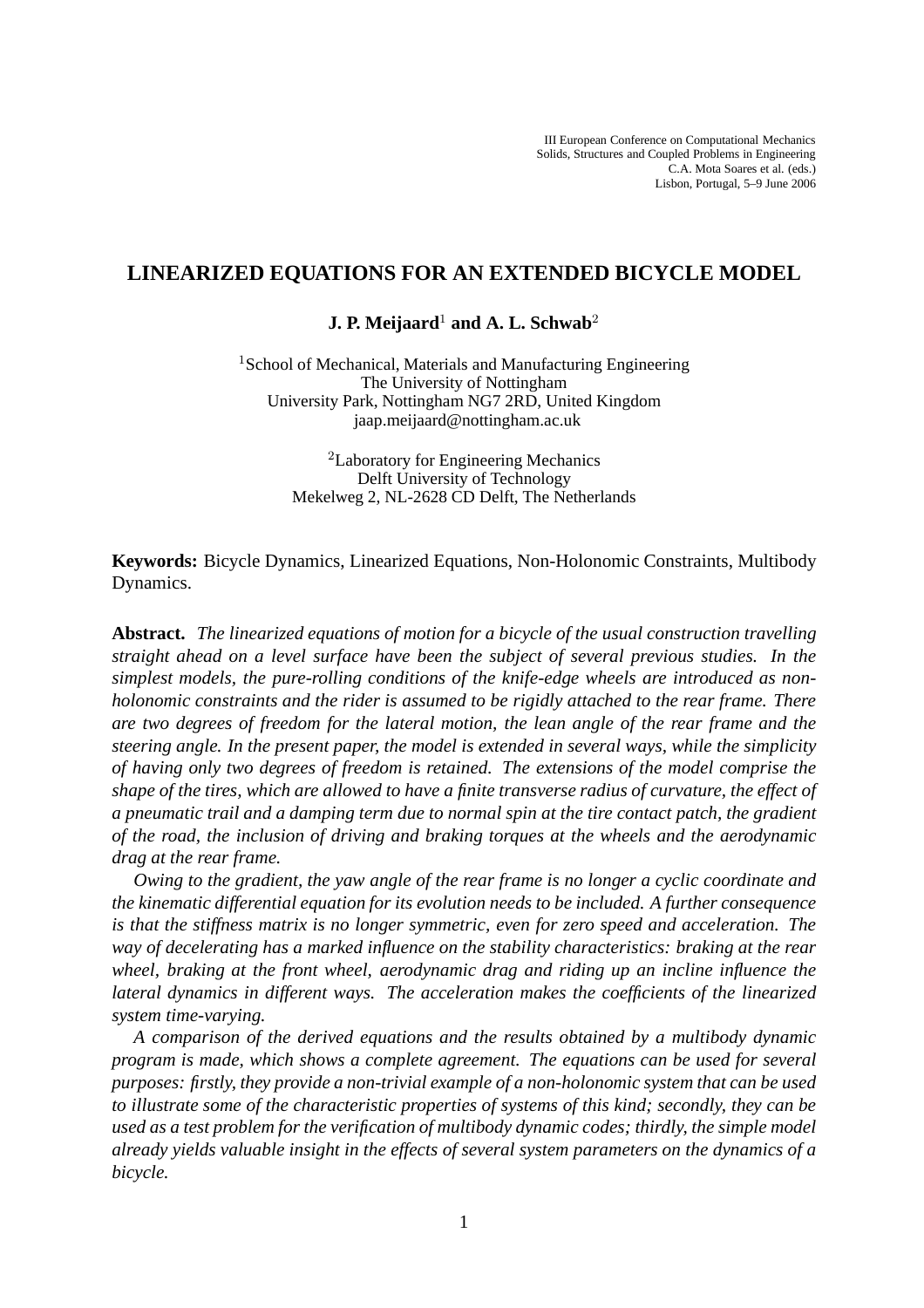## **1 INTRODUCTION**

In the literature, the linearized equations for the motion of a bicycle have been the subject of several studies. The classic article by Whipple [1] considered the motion of a bicycle on a level road where all bodies are considered rigid and the contact between the wheels and the road is described by holonomic constraints in the normal direction and non-holonomic constraints that impose a condition of pure rolling in the tangential directions. The wheels are further assumed to have knife-edge rims. An overview of further contributions and a verification of the linearized equations can be found in [2].

Models for motorcycles can have a similar structure [3], or they may include tire force models [4]. Further developments of models have been made, in which degrees of freedom were added and more accurate tire force models were used. An extensive analytic model was presented by Koenen [5], which also considered stationary cornering. In the last decade, the analysis has shifted from analytically derived models to numeric or symbolic models generated with multibody dynamic programs [6, 7].

Here, the attention is focused on the dynamics of a bicycle in the low-speed range, in which structural flexibility and tire slips are of minor importance [8]. Extensions are made to the original bicycle model which do not increase the number of degrees of freedom, so a more accurate model can be obtained from which conclusions can still easily be extracted. A first extension concerns the finite transverse radius of curvature of the crown of the tire. Without loss of generality, the outer shape of the wheel is considered to be toroidal. Toroidal wheels have already been considered in [9] in a kinematical analysis with ideal constraints and in [6] as part of a tire force model. A second extension considers the accelerated bicycle. The acceleration can be caused by a road gradient, by moments at the hubs of the rear and front wheel and by aerodynamic drag.

The paper is organized as follows. First, the bicycle model is described. Then the linearized equations of motion for lateral perturbations of a nominal longitudinal motion are derived. The results are compared with numerical results obtained from a multibody dynamic program. Finally, some interesting observations are made.

# **2 BICYCLE MODEL**

Figure 1 shows the construction, the main dimensions and the coordinates of the bicycle. The model consists of four rigid bodies that are connected by revolute joints. The rear frame is connected to the front fork at the steering head, the rear wheel is connected to the rear frame at the rear wheel hub and the front wheel is connected to the front fork at the front wheel hub. The rider is assumed to be rigidly connected to the rear frame. The bicycle moves on a rigid plane road surface. The global coordinate system has its  $x$ - and  $y$ -axis in the road surface and its  $z$ -axis pointing downwards. In the reference configuration of the bicycle, all four bodies have their body-fixed coordinate axes aligned with the corresponding axes of the global coordinate system, the wheels just touch the road surface and the origin of the rear frame is in the origin of the global coordinate system. The wheels have a toroidal tire tread surface with which they can be in contact with the road surface. The local y-axis of either wheel is along the axis of rotational symmetry and the local  $x$ - and  $z$ -axis are in the meridional plane of symmetry. The wheel radius in this plane is  $r_r$  or  $r_f$  for the rear or front wheel respectively and the respective transverse curvatures are  $\rho_r$  and  $\rho_f$ . The rear frame has its local x- and z-axis in its plane of symmetry and its y-axis perpendicular to this plane; the centre of the rear wheel hub has coordinates  $(0, 0, -r_r)$ . The front fork coordinate system has its origin on the steering axis at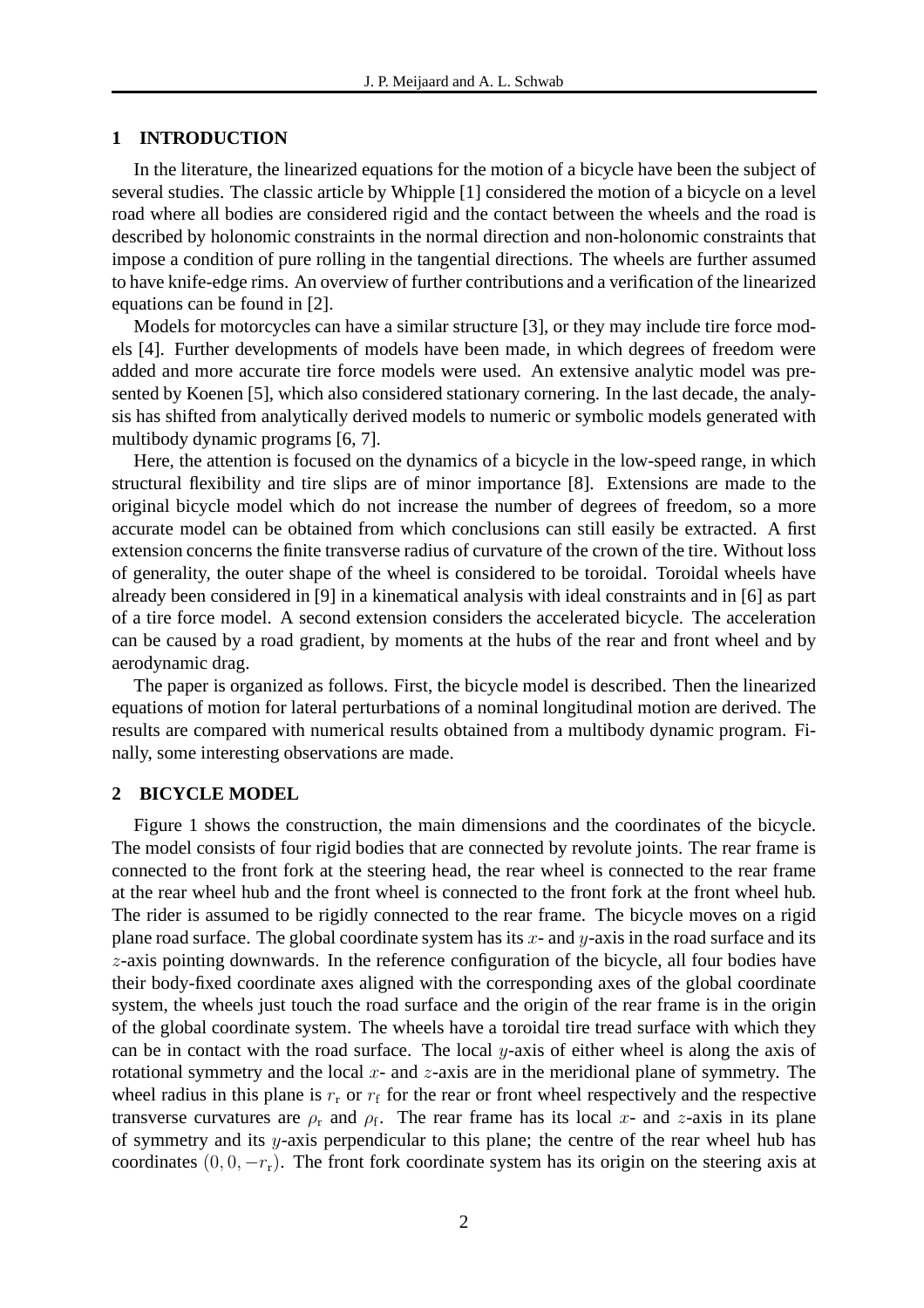

Figure 1: Bicycle model with coordinates and main dimensions.

the point  $(w + t, 0, 0)$  in the coordinate system of the rear frame, which is in the road surface in the reference configuration;  $w$  is the wheelbase and  $t$  the trail, so the front wheel touches the road at the point  $(w, 0, 0)$  in the reference configuration; the front wheel hub is at  $(-t, 0, -r<sub>f</sub>)$ in the front fork coordinate system. The steering axis makes an angle  $\lambda$ , the rake angle, with the z-axis, as is indicated in Figure 1.

An arbitrary configuration of the bicycle can be described by nine generalized coordinates. The position of the origin of the rear frame in the global coordinate system can be described by three Cartesian coordinates,  $x$ ,  $y$  and  $z$ . Its orientation can be described by three angles. The angle between the global  $x$ -axis and the line of intersection of the symmetry plane of the rear frame with the road surface is the yaw angle  $\psi$ , where a positive angle corresponds to a positive rotation about the z-axis. The lean angle  $\phi$  is the angle that the symmetry plane makes with the normal to the road surface, where a lean to the right yields a positive angle. The pitch angle  $\chi$  is defined as the angle between the local x-axis and the line of intersection of the symmetry plane with the road surface. The other three coordinates are the relative angles of rotation at the steering head,  $\beta$ , and at the wheel hubs,  $\chi_r$  and  $\chi_f$ . Four of these coordinates are cyclic: the two coordinates x and y and the wheel rotation angles  $\chi_r$  and  $\chi_f$ . The yaw angle  $\psi$  is also a cyclic coordinate if the road surface is level.

The generalized coordinates are only independent if the bicycle floats freely in the air. It will be assumed, however, that the the two wheels remain in contact with the road surface, which imposes two holonomic constraints. The heave z and the pitch angle  $\chi$  are considered to be dependent coordinates, which are functions of the lean angle  $\phi$  and the steering angle  $\beta$ . Furthermore, no-slip conditions are imposed, which yield four non-holonomic constraints on the velocities. Ideally, the constraints impose zero longitudinal and lateral slips at the contact points. A small modification is made here for the lateral slip, in order to include the effects of the so-called pneumatic trail. For a non-ideal contact, the linearized relation between the lateral force and aligning moment and the lateral slip and normal spin rate of the wheel can be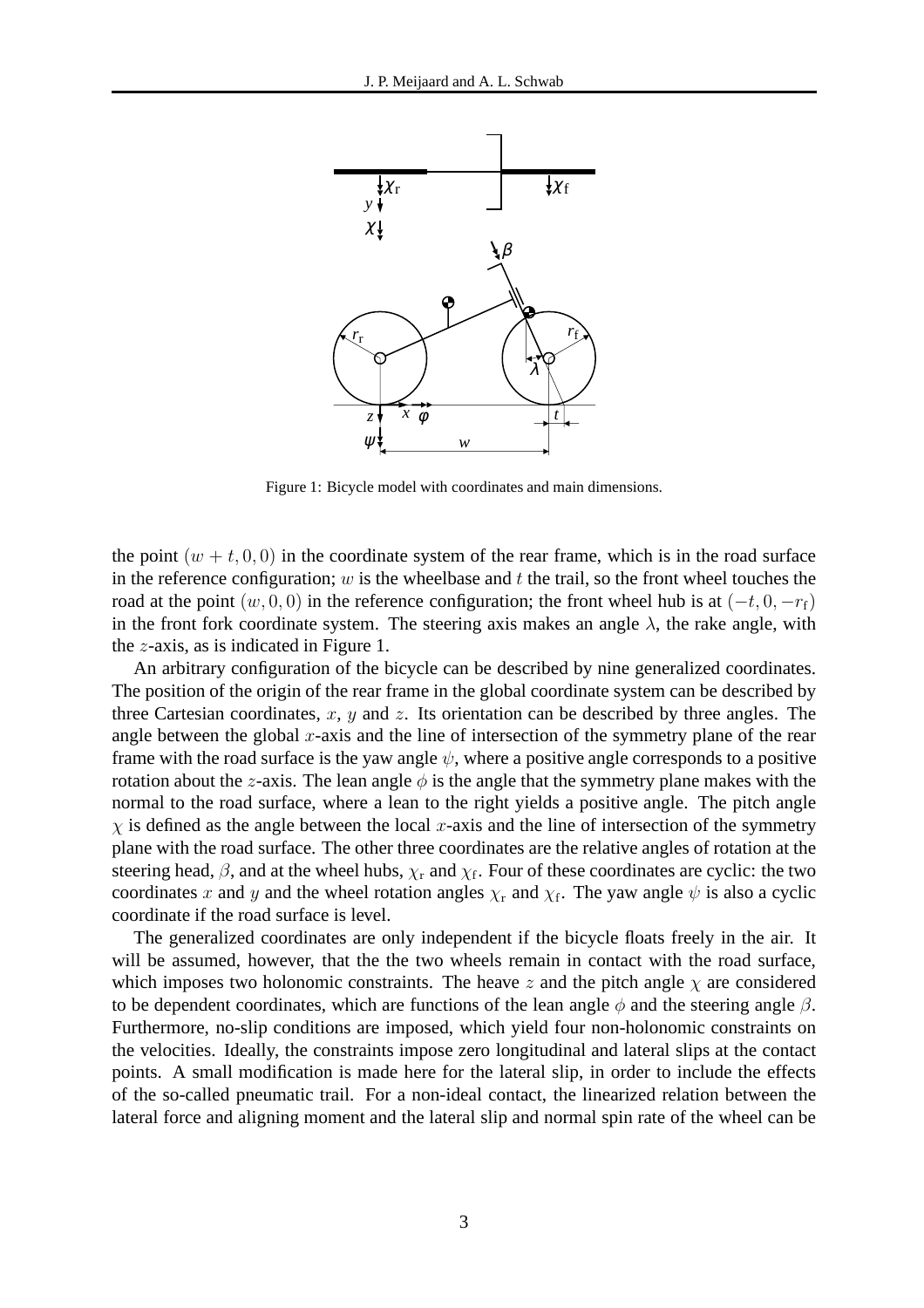approximated by the relations

$$
F_y = C_y(\dot{\epsilon}_y - t_p \omega_n) / V_x,
$$
  
\n
$$
M_n = C_y t_p \dot{\epsilon}_y / V_x.
$$
\n(1)

Here,  $\dot{\epsilon}_y$  is the lateral slip velocity,  $\omega_n$  is the normal spin rate, that is, the component of the angular velocity of the wheel in the direction normal to the road surface,  $V_x$  is the forward velocity of the wheel,  $F_y$  is the lateral tyre force,  $M_n$  is the aligning moment,  $C_y$  is the cornering stiffness and  $t<sub>p</sub>$  is the pneumatic trail. For pure sideslip, the lateral force has a line of action that is a distance  $t_p$  behind the ideal point of contact. Hence, it seems to be appropriate to impose, for low speeds, a combined zero-slip condition,

$$
\dot{\epsilon}'_y = \dot{\epsilon}_y + t_p \omega_n = 0. \tag{2}
$$

In general, the relation between the aligning moment, the lateral force and the normal spin rate is

$$
M_{\rm n} = t_{\rm p} F_y + C_y t_{\rm p}^2 \omega_{\rm n} / V_x. \tag{3}
$$

The first term is automatically accounted for by the modified constraint (2), and the second term can be added as a viscous damping term. The non-slip condition in the longitudinal direction does not need any modification. The independent velocities are the rear wheel rotation rate  $\dot{\chi}_r$ , the lean rate,  $\dot{\phi}$ , and the steering rate,  $\dot{\beta}$ . Instead of the rear wheel rotation rate, the corresponding forward speed  $v = -r_r\dot{\chi}$  will often be used.

The road surface may be inclined with respect to the direction of the gravity field with an angle  $\alpha$ . This means that the gravity field has a component  $g_x = g \sin \alpha$  in the global x-direction and a component  $g_z = g \cos \alpha$  in the global *z*-direction.

The bicycle may be accelerated or braked by a moment  $M_r$  between the rear frame and the rear wheel and a moment  $M_f$  between the front fork and the front wheel. Furthermore, a pure drag force  $F_d$  is assumed that acts at the pressure point of the rear frame and has a direction opposite to the absolute velocity of this pressure point,  $\dot{x}_p$ , with a magnitude

$$
F_{\rm d} = \frac{1}{2}\rho_{\rm air} C_{\rm d}Av_{\rm p}^2. \tag{4}
$$

Here,  $\rho_{\text{air}}$  is the density of the surrounding air,  $C_d$  is the drag coefficient, A is the frontal area and  $v_{\rm p}$  is the magnitude of  $\dot{\mathbf{x}}_{\rm p}$ .

The geometric data, the masses and moments of inertia of the four bodies and some additional parameters for an example bicycle are given in Table 1. The inclination angle of the road, the driving and braking moments and the forward velocity are variable.

### **2.1 Nominal solution**

In the nominal solution, all out-of-plane motions vanish. This means that the coordinates y,  $\psi$ ,  $\phi$  and  $\beta$  are identically equal to zero. Also the dependent coordinates, the heave z and the pitch angle  $\chi$ , are identically equal to zero, owing to the holonomic constraints. The only dynamic degree of freedom is the forward motion, described by  $\chi_r$ , while the forward velocity and the rotation rate of the front wheel is directly coupled to this motion as  $\dot{x} = v = -r_r \dot{\chi}_r$  and  $\dot{\chi}_{\rm f} = \dot{\chi}_{\rm r} r_{\rm r}/r_{\rm f}$ . Similarly for the virtual displacements,  $\delta x = -r_{\rm r} \delta \chi_{\rm r}$  and  $\delta \chi_{\rm f} = \delta \chi_{\rm r} r_{\rm r}/r_{\rm f}$ .

For further reference, the total mass,  $m<sub>T</sub>$ , and the coordinates of the centre of mass of the bicycle as a whole,  $(x_T, 0, z_T)$ , are defined as

$$
m_{\rm T} = m_{\rm r} + m_{\rm f} + m_{\rm rf} + m_{\rm ff},
$$
  
\n
$$
x_{\rm T} = (m_{\rm f}w + m_{\rm rf}x_{\rm rf} + m_{\rm ff}x_{\rm ff})/m_{\rm T},
$$
  
\n
$$
z_{\rm T} = (-m_{\rm r}r_{\rm r} - m_{\rm f}r_{\rm f} + m_{\rm rf}z_{\rm rf} + m_{\rm ff}z_{\rm ff})/m_{\rm T}.
$$
\n(5)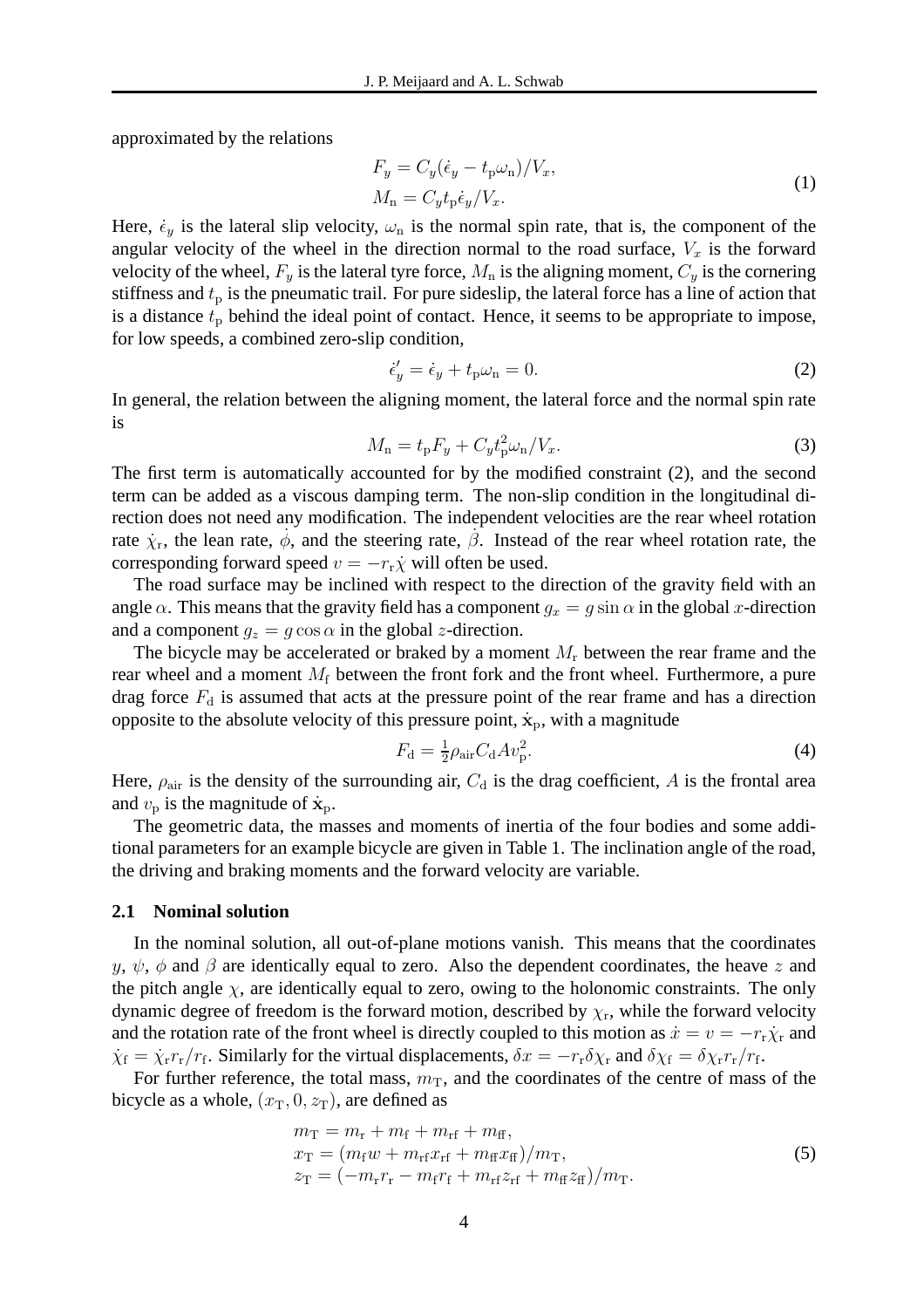| Symbol                                                               | Meaning                               | Value                              |
|----------------------------------------------------------------------|---------------------------------------|------------------------------------|
| w                                                                    | wheelbase                             | $1.02 \text{ m}$                   |
| ŧ                                                                    | trail                                 | 0.08 <sub>m</sub>                  |
| $\lambda$                                                            | steer inclination angle               | $0.1\pi$ rad                       |
| g                                                                    | strength of gravity field             | $9.81$ N/kg                        |
| $r_\mathrm{r}$                                                       | rear wheel radius                     | 0.3 <sub>m</sub>                   |
| $\rho_{\rm r}$                                                       | rear wheel crown radius               | $0.02 \; \mathrm{m}$               |
| $m_r$                                                                | rear wheel mass                       | $2 \text{ kg}$                     |
| $I_{\text{r}xx} = I_{\text{r}zz}$ , $I_{\text{r}yy}$                 | rear wheel mass moments of inertia    | $0.0603, 0.12$ kgm <sup>2</sup>    |
| $t_{\rm pr}$                                                         | rear wheel pneumatic trail            | $0.018 \text{ m}$                  |
| $C_{yr}$                                                             | rear wheel cornering stiffness        | 2500 N                             |
| $r_{\rm f}$                                                          | front wheel radius                    | $0.35$ m                           |
| $\rho_{\rm f}$                                                       | front wheel crown radius              | $0.015 \text{ m}$                  |
| $m_{\rm f}$                                                          | front wheel mass                      | $3 \text{ kg}$                     |
| $I_{\text{f}xx} = I_{\text{f}zz}$ , $I_{\text{f}yy}$                 | front wheel mass moments of inertia   | $0.1405, 0.28$ kgm <sup>2</sup>    |
| $t_{\rm pf}$                                                         | front wheel pneumatic trail           | $0.012 \text{ m}$                  |
| $C_{\text{yf}}$                                                      | front wheel cornering stiffness       | 1500 N                             |
| $x_{\rm rf}, z_{\rm rf}$                                             | position of rear frame centre of mass | $0.3, -0.9$ m                      |
| $m_{\rm rf}$                                                         | rear frame mass                       | $85 \text{ kg}$                    |
| $I_{\text{rfxx}}, I_{\text{rfxz}}, I_{\text{rfyy}}, I_{\text{rfzz}}$ | rear frame moments of inertia         | 9.2, 2.4, 11, 2.8 kgm <sup>2</sup> |
| $x_{\text{ff}}$ , $z_{\text{ff}}$                                    | position of front fork centre of mass | $0.9, -0.7$ m                      |
| $m_{\rm ff}$                                                         | front fork mass                       | $4$ kg                             |
| $I_{\text{ff}xx}$ , $I_{\text{ff}xz}$ ,                              | front fork moments of inertia         | $0.05892, -0.00756,$               |
| $I_{\text{ff}yy}$ , $I_{\text{ff}zz}$                                |                                       | 0.06, 0.00708 kgm <sup>2</sup>     |
| $\rho_{\text{air}}$                                                  | density of the air                    | $1.2 \text{ kg/m}^3$               |
| $C_{d}A$                                                             | aerodynamic frontal area              | $0.4~\mathrm{m}^2$                 |
| $x_d$ , $z_d$                                                        | coordinates of the pressure point     | $0.4, -0.8$ m                      |

Table 1: Parameter values for the example bicycle.

The equation of motion can now easily be derived as

$$
(m_{\rm T} + I_{\rm ryy}/r_{\rm r}^2 + I_{\rm fyy}/r_{\rm f}^2)\dot{v} = m_{\rm T}g_x + M_{\rm r}/r_{\rm r} + M_{\rm f}/r_{\rm f} - F_{\rm d},\tag{6}
$$

where  $F_d = \frac{1}{2}$  $\frac{1}{2}\rho_{\text{air}}C_{\text{d}}Av^2$ . The expression between brackets on the left-hand side can be called an effective mass, which contains a contribution due to the moments of inertia of the wheels. The normal forces at the wheel contact points are easily found from the momentum and angular momentum balance of the bicycle as a whole as

$$
F_{z\mathbf{r}} = \frac{1}{w} \Big[ m_{\mathbf{T}} z_{\mathbf{T}} (g_x - \dot{v}) + m_{\mathbf{T}} (w - x_{\mathbf{T}}) g_z - z_{\mathbf{p}} F_{\mathbf{d}} + (I_{\mathbf{r}yy}/r_{\mathbf{r}} + I_{\mathbf{f}yy}/r_{\mathbf{f}}) \dot{v} \Big],
$$
  
\n
$$
F_{z\mathbf{f}} = \frac{1}{w} \Big[ -m_{\mathbf{T}} z_{\mathbf{T}} (g_x - \dot{v}) + m_{\mathbf{T}} x_{\mathbf{T}} g_z + z_{\mathbf{p}} F_{\mathbf{d}} - (I_{\mathbf{r}yy}/r_{\mathbf{r}} + I_{\mathbf{f}yy}/r_{\mathbf{f}}) \dot{v} \Big].
$$
\n(7)

The longitudinal forces follow from the angular momentum balance of the wheels as

$$
F_{xx} = (I_{ryy}/r_r^2)\dot{v} - M_r/r_r,
$$
  
\n
$$
F_{xf} = (I_{fyy}/r_f^2)\dot{v} - M_f/r_f.
$$
\n(8)

The normal forces might be needed for an estimation of the pneumatic trails.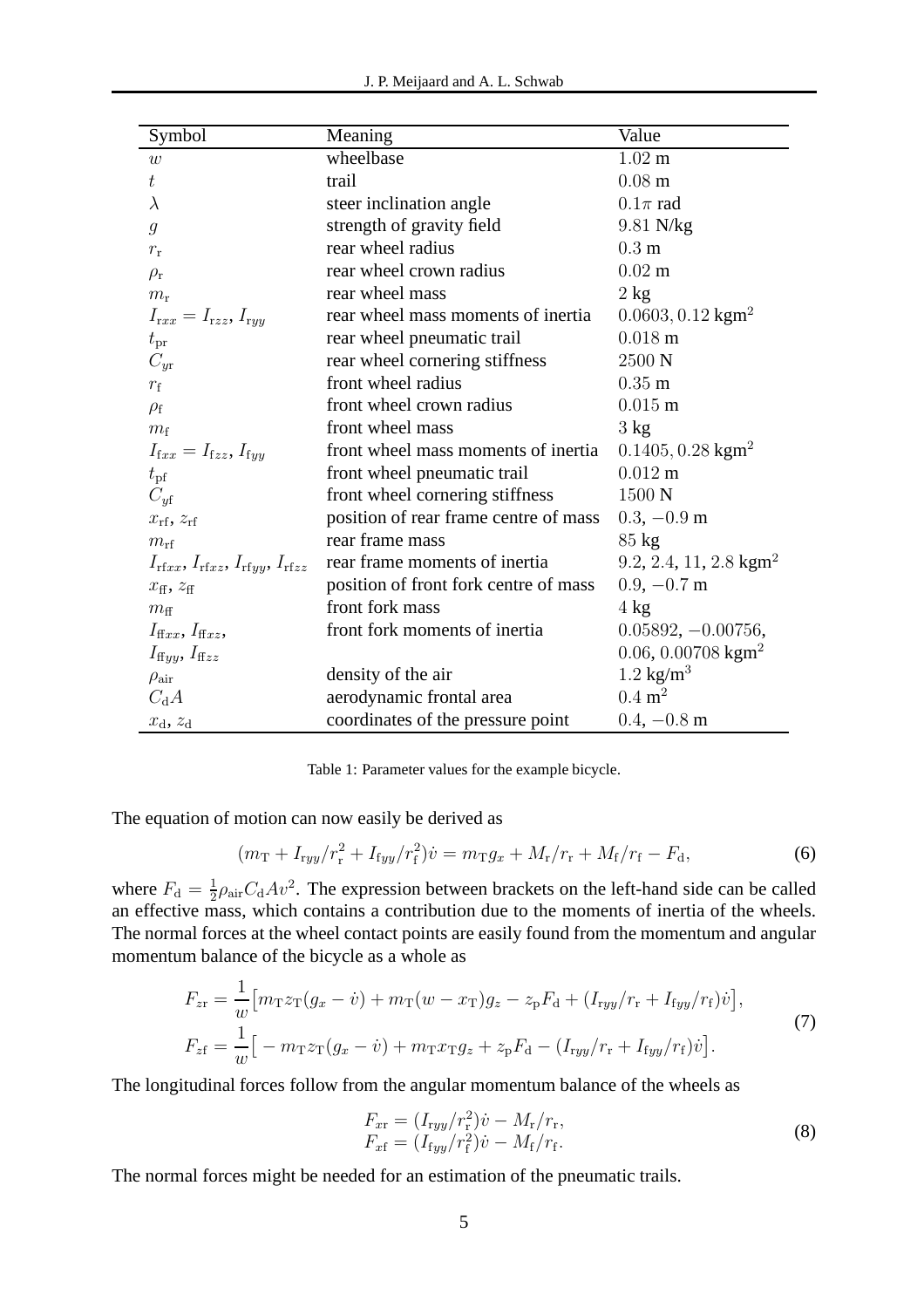## **3 LINEARIZED EQUATIONS OF MOTION**

In this section the linearized equations for the bicycle for lateral perturbations of the nominal in-plane motion are derived. Owing to the symmetry of the system, there is no linear coupling between the lateral (out-of-plane) motion and the longitudinal (in-plane) motion. So the nonlinear longitudinal equation for the nominal motion is retained and lateral perturbations about this time-varying motion are considered. Successively, the configuration, the velocities, the virtual displacements and the accelerations are analysed. Finally the linearized equations are derived with the principle of virtual work.

#### **3.1 Configuration analysis**

If linearized equations have to be derived, only a first-order analysis is needed. For the virtual displacements, however, to be discussed later on, these expressions appear in a linearized form and second-order terms yield virtual displacements that have coefficients containing terms that are linear in the coordinates. When these are multiplied with the large longitudinal forces, they contribute to the linearized equations. Because of the linear decoupling of the lateral and longitudinal motion, the heave and pitch angle do not have a linear dependence on the lateral coordinates. In the sequel, terms of higher than second order are dropped without further notice.

The rotation matrix for the rear frame can be expanded to second order as

$$
\mathbf{R}_{\rm r} = \begin{pmatrix} 1 - \frac{1}{2}\psi^2 & -\psi & \chi + \psi\phi \\ \psi & 1 - \frac{1}{2}\phi^2 - \frac{1}{2}\psi^2 & -\phi \\ -\chi & \phi & 1 - \frac{1}{2}\phi^2 \end{pmatrix}.
$$
 (9)

The z-coordinate of the centre of the rear wheel and its inclination angle are

$$
z_{0r} = z - (1 - \frac{1}{2}\phi^2)r_r, \quad \gamma_r = \phi.
$$
 (10)

On the other hand, the  $z$ -coordinate that follows from the holonomic constraint is

$$
z_{0r} = -\rho_r - (r_r - \rho_r) \cos \gamma_r \approx -(1 - \frac{1}{2}\phi^2)r_r - \frac{1}{2}\phi^2\rho_r, \qquad (11)
$$

from which it can be concluded that

$$
z = -\frac{1}{2}\rho_r \phi^2. \tag{12}
$$

Note that this constraint does not involve the pitch angle.

The rotation matrix of the front fork with respect to the rear frame depends on the rake angle  $\lambda$ , which is not small. The expanded relative rotation matrix is

$$
\mathbf{R}_{f/r} = \begin{pmatrix} 1 - \frac{1}{2}\beta^2 \cos^2 \lambda & -\beta \cos \lambda & \frac{1}{2}\beta^2 \sin \lambda \cos \lambda \\ \beta \cos \lambda & 1 - \frac{1}{2}\beta^2 & -\beta \sin \lambda \\ \frac{1}{2}\beta^2 \sin \lambda \cos \lambda & \beta \sin \lambda & 1 - \frac{1}{2}\beta^2 \sin^2 \lambda \end{pmatrix}.
$$
 (13)

The inclination angle  $\gamma_f$  of the front wheel can be found by transforming the local y-axis to the global frame and considering its z-component as  $\gamma_f = \phi + \beta \sin \lambda$ . The centre of the front wheel has local coordinates in the front fork coordinate system  $(-t, 0, -r_f)$ . After transformation, its z-component is

$$
z_{0f} = z - w\chi - r_f(1 - \frac{1}{2}\phi^2 - \frac{1}{2}\beta^2 \sin^2\lambda - \phi\beta \sin\lambda) - t\beta \cos\lambda(\phi + \frac{1}{2}\beta \sin\lambda)
$$
  
= 
$$
-\rho_f - (r_f - \rho_f)(1 - \frac{1}{2}\gamma_f^2).
$$
 (14)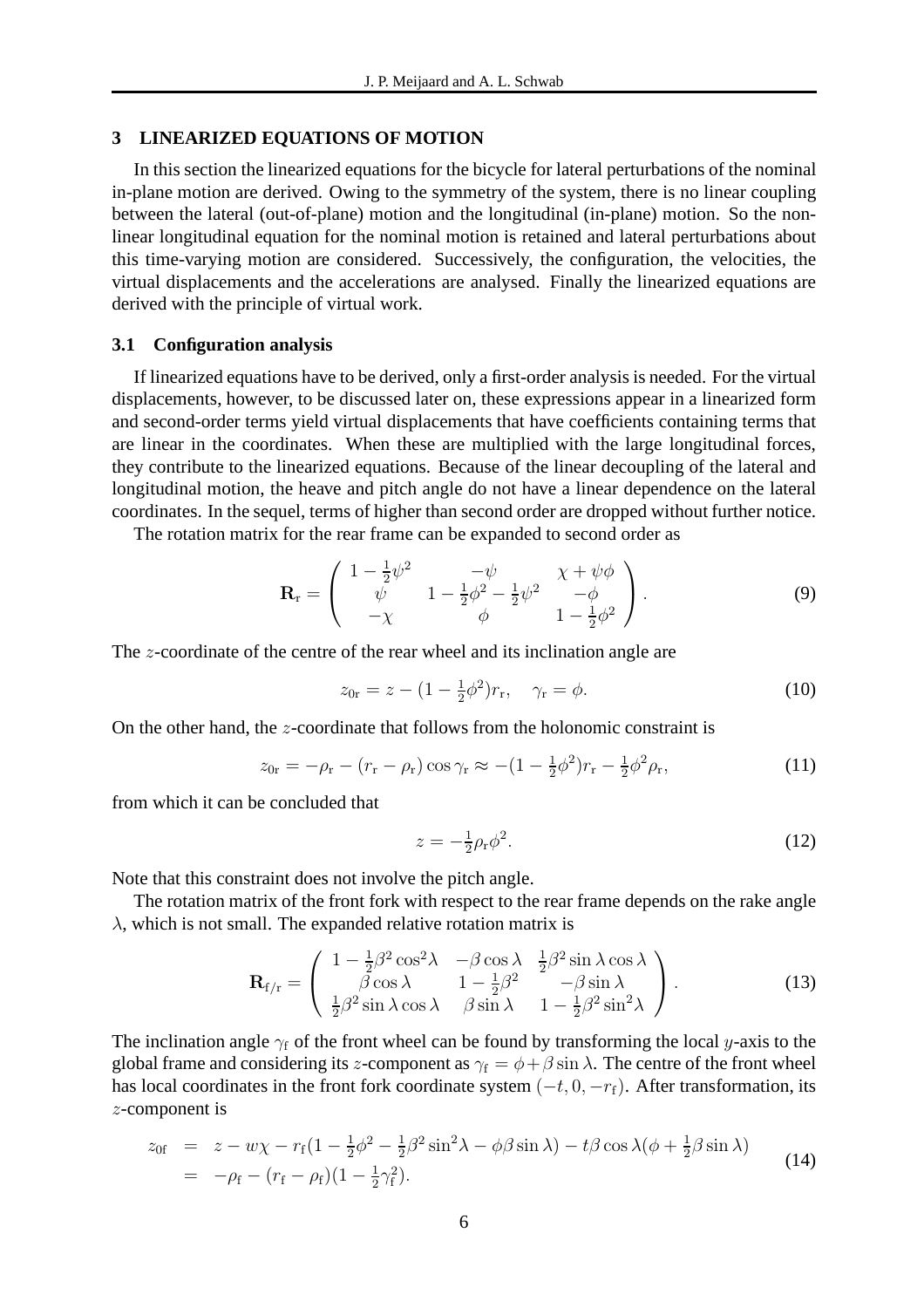With Eq. (12), this gives the pitch angle

$$
\chi = \frac{1}{w} \left[ -\frac{1}{2}\rho_r \phi^2 + \frac{1}{2}\rho_f (\phi + \beta \sin \lambda)^2 - t\beta \cos \lambda (\phi + \frac{1}{2}\beta \sin \lambda) \right]
$$
(15)

The first two terms between the square brackets give the contributions due to the finite crown radii of the tires and the last term is the contribution known from the analysis with knife-edge wheels.

The positions of the other characteristic points can now easily be found. The rear frame assembly, the combined rear frame and the rear wheel, has mass  $m<sub>R</sub>$  and its centre of mass has coordinates  $(x_R, 0, z_R)$ , while the front fork assembly, the combined front fork and front wheel, has mass  $m_F$  and its centre of mass has coordinates  $(x_F - w - t, 0, z_F)$ :

$$
m_{\rm R} = m_{\rm r} + m_{\rm rf},
$$
  
\n
$$
m_{\rm F} = m_{\rm f} + m_{\rm ff},
$$
  
\n
$$
x_{\rm R} = m_{\rm rf} x_{\rm rf}/m_{\rm R},
$$
  
\n
$$
x_{\rm F} = (m_{\rm f} w + m_{\rm ff} x_{\rm ff})/m_{\rm F},
$$
  
\n
$$
z_{\rm R} = (-m_{\rm r} r_{\rm r} + m_{\rm rf} z_{\rm rf})/m_{\rm R},
$$
  
\n
$$
z_{\rm F} = (-m_{\rm f} r_{\rm f} + m_{\rm ff} z_{\rm ff})/m_{\rm F}.
$$
\n(16)

The position of the centre of mass of the rear frame assembly becomes

$$
\mathbf{x}_{0R} = \begin{pmatrix} x + (1 - \frac{1}{2}\psi^2)x_R + (\chi + \psi\phi)z_R \\ y + \psi x_R - \phi z_R \\ z - \chi x_R + (1 - \frac{1}{2}\phi^2)z_R \end{pmatrix},
$$
(17)

and likewise the position of the pressure point and the centre of the rear wheel are

$$
\mathbf{x}_{d} = \begin{pmatrix} x + (1 - \frac{1}{2}\psi^{2})x_{d} + (\chi + \psi\phi)z_{d} \\ y + \psi x_{d} - \phi z_{d} \\ z - \chi x_{d} + (1 - \frac{1}{2}\phi^{2})z_{d} \end{pmatrix}, \quad \mathbf{x}_{0r} = \begin{pmatrix} x - (\chi + \psi\phi)r_{r} \\ y + \phi r_{r} \\ z - (1 - \frac{1}{2}\phi^{2})r_{r} \end{pmatrix}.
$$
 (18)

The centre of mass of the front fork assembly can be found as

$$
\mathbf{x}_{0F} = \begin{pmatrix} x + (1 - \frac{1}{2}\psi^2)x_F + (\chi + \psi\phi)z_F - \beta(\psi + \frac{1}{2}\beta\cos\lambda)u_F \\ y + \psi x_F - \phi z_F + \beta u_F \\ z - \chi x_F + (1 - \frac{1}{2}\phi^2)z_F + \beta(\phi + \frac{1}{2}\beta\sin\lambda)u_F \end{pmatrix},
$$
(19)

where  $u_F = (x_F - w - t) \cos \lambda - z_F \sin \lambda$  is the forward distance of the centre of mass of the front fork assembly to the steering axis. The position of the centre of the front wheel is

$$
\mathbf{x}_{0f} = \begin{pmatrix} x + (1 - \frac{1}{2}\psi^2)w - (\chi + \psi\phi)r_f - \beta(\psi + \frac{1}{2}\beta\cos\lambda)u_f \\ y + \psi w + \phi r_f + \beta u_f \\ z - \chi w - (1 - \frac{1}{2}\phi^2)r_f + \beta(\phi + \frac{1}{2}\beta\sin\lambda)u_f \end{pmatrix},
$$
(20)

where  $u_f = -t \cos \lambda + r_f \sin \lambda$  is the forward distance of the centre the front wheel to the steering axis.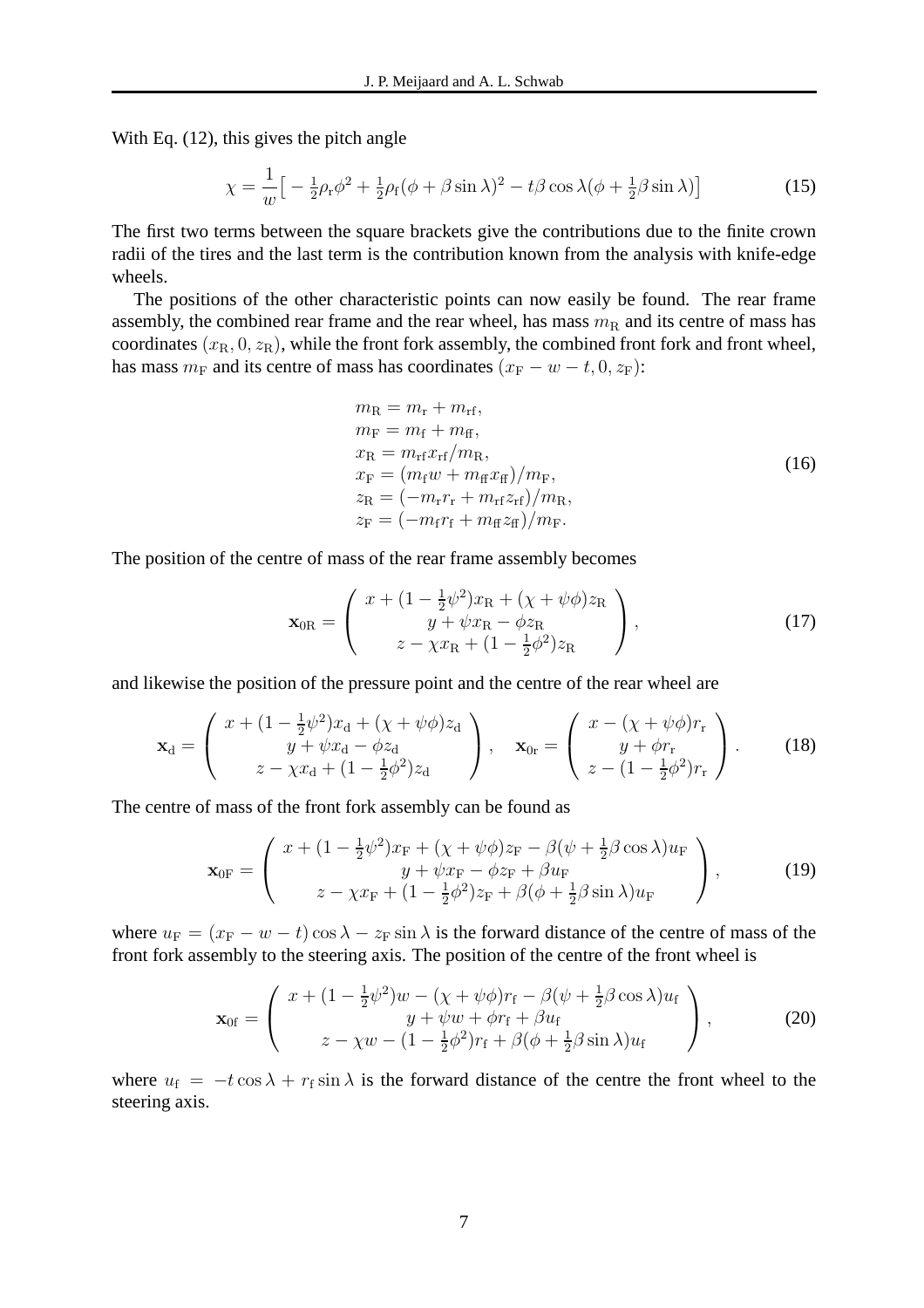#### **3.2 Velocity analysis**

The linear velocities expressed in components with respect to the global coordinate system can easily be found by differentiating the expressions for the positions with respect to time. The differentiation of Eq. (12) and (15) gives for the time derivatives of the dependent coordinates,

$$
\dot{z} = -\rho_{\rm r}\phi\dot{\phi},\tag{21}
$$

$$
\dot{\chi} = \frac{1}{w} \left[ \left[ (\rho_f - \rho_r) \phi + (\rho_f \sin \lambda - t \cos \lambda) \beta \right] \dot{\phi} + (\rho_f \sin \lambda - t \cos \lambda) (\phi + \beta \sin \lambda) \dot{\beta} \right]
$$
  
=  $(f_\rho \phi - f_m \beta) \dot{\phi} - f_m (\phi + \beta \sin \lambda) \dot{\beta},$  (22)

where

$$
f_{\rho} = \frac{\rho_{\rm f} - \rho_{\rm r}}{w}, \quad f_{\rm m} = \frac{t \cos \lambda - \rho_{\rm f} \sin \lambda}{w} \,. \tag{23}
$$

 $f<sub>m</sub>$  is a kind of effective mechanical trail divided by the wheelbase. The angular velocities are most conveniently expressed in body-fixed components. For the rear frame assembly and the front fork assembly this yields respectively

$$
\boldsymbol{\omega}_{\text{R}} = \begin{pmatrix} \dot{\phi} \\ \phi \dot{\psi} + \dot{\chi} \\ \dot{\psi} \end{pmatrix}, \quad \boldsymbol{\omega}_{\text{F}} = \begin{pmatrix} \dot{\phi} + \dot{\beta} \sin \lambda \\ (\phi + \beta \sin \lambda) \dot{\psi} - \beta \dot{\phi} \cos \lambda + \dot{\chi} \\ \dot{\psi} + \dot{\beta} \cos \lambda \end{pmatrix}
$$
(24)

The angular velocities of the wheels are found by adding  $\dot{\chi}_r$  and  $\dot{\chi}_f$  to the respective second components.

The non-holonomic constraints at the wheels gives rise to dependencies in the velocities. First, the constraints at the rear wheel are analysed. The velocity of the centre of the rear wheel can be found by differentiating the expression in Eq. (18) with respect to time,

$$
\dot{\mathbf{x}}_{0r} = \begin{pmatrix} \dot{x} - r_r(\dot{\chi} + \phi\dot{\psi} + \psi\dot{\phi}) \\ \dot{y} + r_r\dot{\phi} \\ \dot{z} + r_r\phi\dot{\phi} \end{pmatrix} . \tag{25}
$$

It is convenient to transform these components into the directions in which the longitudinal and lateral slips are defined, that is, for the rear wheel, the directions parallel and normal to the line of intersection of the plane of symmetry with the road surface. This transformation only involves the yaw angle  $\psi$ , and yields the velocity and angular velocity of the rear wheel

$$
\dot{\mathbf{x}}_{0r}^{c} = \begin{pmatrix} \dot{x} - r_{r}(\dot{\chi} + \phi\dot{\psi}) + \psi\dot{y} \\ -\psi\dot{x} + \dot{y} + r_{r}\dot{\phi} \\ \dot{z} + r_{r}\phi\dot{\phi} \end{pmatrix}, \quad \boldsymbol{\omega}_{r}^{c} = \begin{pmatrix} \dot{\phi} \\ \dot{\chi} + \dot{\chi}_{r} \\ \dot{\psi} + \phi\dot{\chi}_{r} \end{pmatrix}.
$$
 (26)

With the position of the contact point with respect to the wheel centre  $(0, -(r_r - \rho_r)\phi, r_r)$ , the velocity of the contact point becomes

$$
\dot{\mathbf{x}}_{\rm rc} = \begin{pmatrix} \dot{x} + r_{\rm r} \dot{\chi}_{\rm r} - \rho_{\rm r} \phi \dot{\psi} + \psi \dot{y} \\ -\psi \dot{x} + \dot{y} \\ \dot{z} + \rho_{\rm r} \phi \dot{\phi} \end{pmatrix} . \tag{27}
$$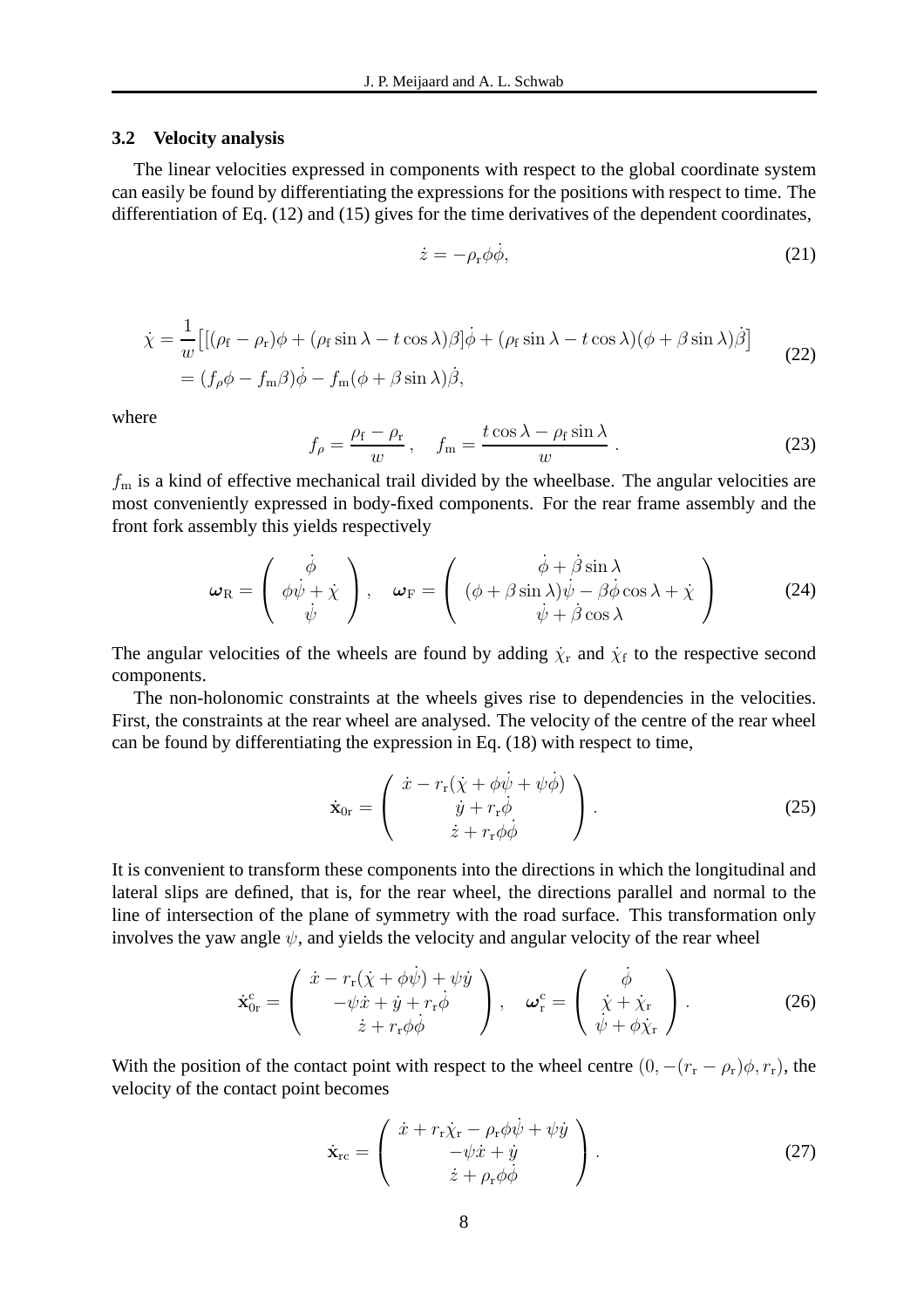Because of Eq.  $(21)$ , the *z*-component is identically equal to zero. The normal spin rate is  $-\dot{\psi} - \phi \dot{\chi}_{\rm r} = -\dot{\psi} + \phi v/r_{\rm r}$ , which yields the constraint for the lateral velocity,

$$
-\psi \dot{x} + \dot{y} + t_{\rm pr}(-\dot{\psi} - \phi \dot{\chi}_{\rm r}) = 0, \quad \dot{y} = (\psi - \frac{t_{\rm pr}}{r_{\rm r}} \phi)v + t_{\rm pr} \dot{\psi}.
$$
 (28)

The constraint in the longitudinal direction then yields

$$
\dot{x} = -r_{\rm r}\dot{\chi}_{\rm r} + (\rho_{\rm r}\phi - t_{\rm pr}\psi)\dot{\psi} = v + (\rho_{\rm r}\phi - t_{\rm pr}\psi)\dot{\psi}.
$$
\n(29)

For the front wheel, the local contact coordinate system is rotated with respect to the global frame about the z-axis by an angle  $\psi + \beta \cos \lambda$ . The velocity of the wheel centre in the global coordinate system can be found by differentiating Eq. (20) as

$$
\dot{\mathbf{x}}_{0f} = \begin{pmatrix} \dot{x} - r_f \dot{\chi} - (w\psi + r_f \phi + u_f \beta) \dot{\psi} - r_f \psi \dot{\phi} - u_f (\psi + \beta \cos \lambda) \dot{\beta} \\ \dot{y} + w \dot{\psi} + r_f \dot{\phi} + u_f \dot{\beta} \\ \dot{z} - w \dot{\chi} + (r_f \phi + u_f \beta) \dot{\phi} + u_f (\phi + \beta \sin \lambda) \dot{\beta} \end{pmatrix}.
$$
 (30)

The velocity of the centre of the wheel and its angular velocity in the rotated frame becomes

$$
\dot{\mathbf{x}}_{0f}^{\mathrm{c}} = \begin{pmatrix} \dot{x} + (\psi + \beta \cos \lambda)\dot{y} - r_{\mathrm{f}}\dot{\chi} - [r_{\mathrm{f}}\phi + (u_{\mathrm{f}} - w \cos \lambda)\beta]\dot{\psi} + r_{\mathrm{f}}\beta \cos \lambda\dot{\phi} \\ -(\psi + \beta \cos \lambda)\dot{x} + \dot{y} + w\dot{\psi} + r_{\mathrm{f}}\dot{\phi} + u_{\mathrm{f}}\dot{\beta} \\ \dot{z} - w\dot{\chi} + (r_{\mathrm{f}}\phi + u_{\mathrm{f}}\beta)\dot{\phi} + u_{\mathrm{f}}(\phi + \beta \sin \lambda)\dot{\beta} \end{pmatrix}.
$$
 (31)

The angular velocity of the front wheel can be transformed to the same frame as

$$
\boldsymbol{\omega}_{\rm f}^{\rm c} = \left( \begin{array}{c} \dot{\phi} + \dot{\beta} \sin \lambda \\ \dot{\chi} + \dot{\chi}_{\rm f} - \beta \dot{\phi} \cos \lambda - (\phi + \beta \sin \lambda) \dot{\beta} \cos \lambda \\ \dot{\psi} + \dot{\beta} \cos \lambda + (\phi + \beta \sin \lambda) \dot{\chi}_{\rm f} \end{array} \right). \tag{32}
$$

With the coordinates of the contact point with respect to the wheel centre,  $(0, -(r_f - \rho_f)(\phi +$  $(\beta \sin \lambda), r_f$ , the velocity of the contact point becomes

$$
\mathbf{v}_{\rm fc} = \begin{pmatrix} \dot{x} + (\psi + \beta \cos \lambda)\dot{y} + r_{\rm f}\dot{\chi}_{\rm f} + (w + t)\beta\dot{\psi}\cos \lambda - \rho_{\rm f}(\phi + \beta \sin \lambda)(\dot{\psi} + \dot{\beta}\cos \lambda) \\ -(\psi + \beta \cos \lambda)\dot{x} + \dot{y} + w\dot{\psi} - t\dot{\beta}\cos \lambda \\ \dot{z} - w\dot{\chi} + [-t\beta \cos \lambda + \rho_{\rm f}(\phi + \beta \sin \lambda)]\dot{\phi} + (\phi + \beta \sin \lambda)(-t\cos \lambda + \rho_{\rm f}\sin \lambda)\dot{\beta} \end{pmatrix}.
$$
\n(33)

By substituting the time derivatives of Eq. (12) and (15), it is seen that the speed in the normal direction is zero, as it should be. From the lateral slip and the normal spin rate  $-\dot{\psi} - \dot{\beta} \cos \lambda - \dot{\psi}$  $(\phi + \beta \sin \lambda)\dot{\chi}_{\rm f}$ , it follows that the yaw rate is

$$
\dot{\psi} = \frac{1}{t_{\text{pr}} + w - t_{\text{pf}}} \Big[ \Big[ \beta \cos \lambda + \frac{t_{\text{pr}}}{r_{\text{r}}} \phi - (\phi + \beta \sin \lambda) \frac{t_{\text{pf}}}{r_{\text{f}}} \Big] v + (t + t_{\text{pf}}) \dot{\beta} \cos \lambda \Big] \n= \Big[ f_{\phi} \phi + f_{\beta} \beta \Big] v + f \dot{\beta},
$$
\n(34)

where

$$
f = \frac{(t + t_{\rm pf})\cos\lambda}{t_{\rm pr} + w - t_{\rm pf}}, \quad f_{\phi} = \frac{\frac{t_{\rm pr}}{r_{\rm r}} - \frac{t_{\rm pf}}{r_{\rm f}}}{t_{\rm pr} + w - t_{\rm pf}}, \quad f_{\beta} = \frac{\cos\lambda - \frac{t_{\rm pf}}{r_{\rm f}}\sin\lambda}{t_{\rm pr} + w - t_{\rm pf}}.
$$
 (35)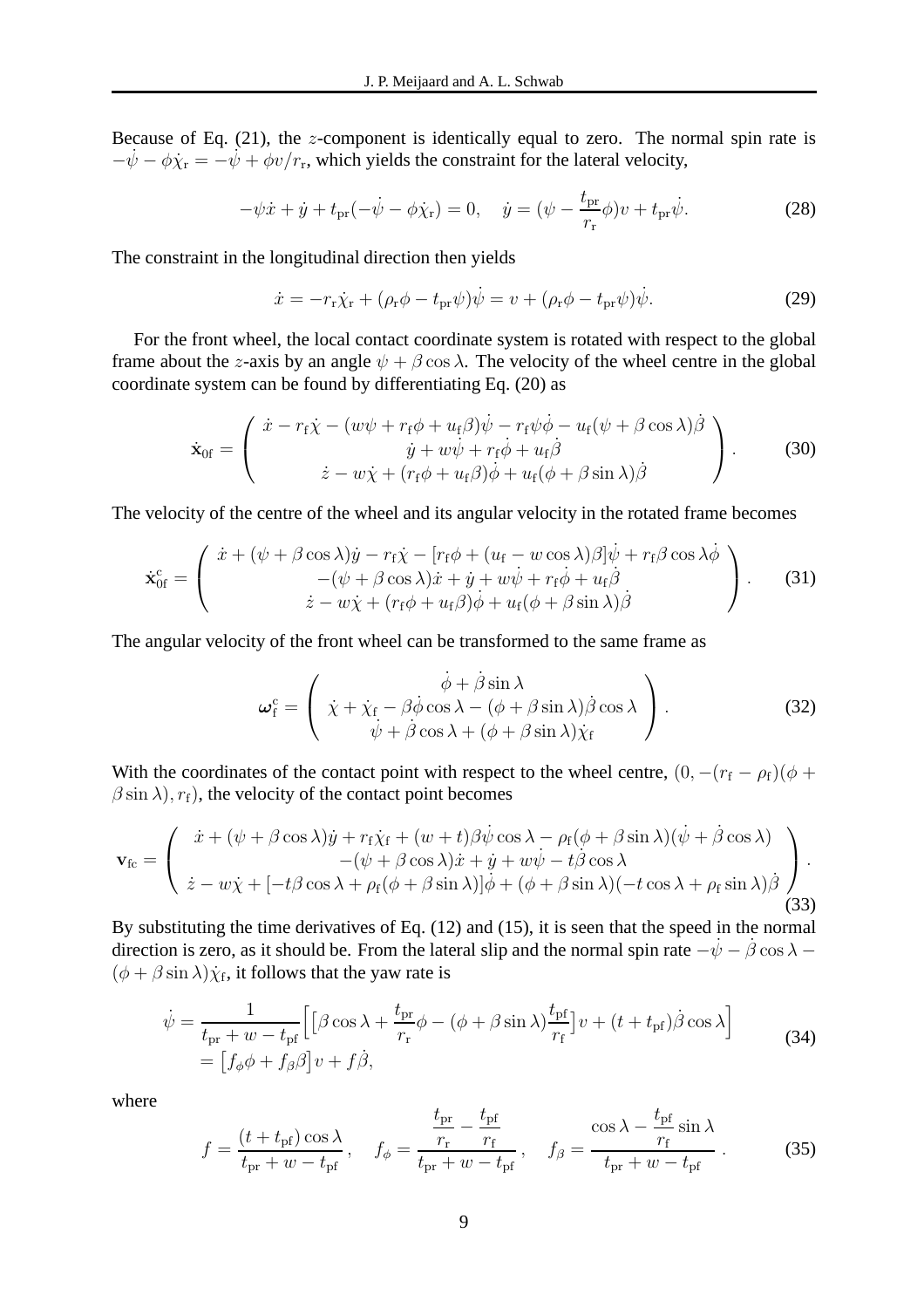From this equation, it appears that for the lateral motion, the wheelbase is effectively modified to  $t_{\text{pr}} + w - t_{\text{pf}}$  and the trail is effectively increased to  $t + t_{\text{pf}}$ . From the condition of zero longitudinal slip, it follows that the rotation rate of the front wheel is

$$
\dot{\chi}_{\rm f} = \frac{-1}{r_{\rm f}} \Big[ \dot{x} + \big[ \beta(w+t) \cos \lambda + t_{\rm pr}(\psi + \beta \cos \lambda) \big] \dot{\psi} - \rho_{\rm f}(\phi + \beta \sin \lambda) (\dot{\psi} + \dot{\beta} \cos \lambda) \Big]. \tag{36}
$$

With the known relations for the dependent velocities, the velocity of the centre of mass of the rear frame assembly can be found by differentiating the position in Eq. (17),

$$
\dot{\mathbf{x}}_{0R} = \begin{pmatrix} \dot{x} - x_R \psi \dot{\psi} + z_R (\dot{\chi} + \phi \dot{\psi} + \psi \dot{\phi}) \\ \dot{y} + x_R \dot{\psi} - z_R \dot{\phi} \\ \dot{z} - x_R \dot{\chi} - z_R \phi \dot{\phi} \end{pmatrix},
$$
(37)

and likewise for the velocity of the pressure point by taking derivatives of Eq. (18),

$$
\dot{\mathbf{x}}_{d} = \begin{pmatrix} \dot{x} - x_{d}\psi\dot{\psi} + z_{d}(\dot{\chi} + \phi\dot{\psi} + \psi\dot{\phi}) \\ \dot{y} + x_{d}\dot{\psi} - z_{d}\dot{\phi} \\ \dot{z} - x_{d}\dot{\chi} - z_{d}\phi\dot{\phi} \end{pmatrix} . \tag{38}
$$

The velocity of the centre of mass of the front frame is found by differentiating Eq. (19),

$$
\dot{\mathbf{x}}_{0F} = \begin{pmatrix} \dot{x} - x_F \psi \dot{\psi} + z_F (\dot{\chi} + \phi \dot{\psi} + \psi \dot{\phi}) - u_F (\beta \dot{\psi} + \psi \dot{\beta}) - u_F \beta \dot{\beta} \cos \lambda \\ \dot{y} + x_F \dot{\psi} - z_F \dot{\phi} + u_F \dot{\beta} \\ \dot{z} - x_F \dot{\chi} - z_F \phi \dot{\phi} + u_F (\beta \dot{\phi} + \phi \dot{\beta}) + u_F \beta \dot{\beta} \sin \lambda \end{pmatrix} . \tag{39}
$$

### **3.3 Virtual displacements**

The virtual displacements are now easily obtained from the expressions of the velocities: because the system is scleronomic, the time derivatives only need to be replaced by virtual displacements. This yields the relations between the virtual variations,

$$
\delta z = -\rho_r \phi \delta \phi,
$$
  
\n
$$
\delta \chi = (f_\rho \phi - f_m \beta) \delta \phi - f_m (\phi + \beta \sin \lambda) \delta \beta,
$$
  
\n
$$
\delta \psi = -[f_\phi \phi + f_\beta \beta] r_r \delta \chi_r + f \delta \beta,
$$
  
\n
$$
\delta x = -r_r \delta \chi_r + (\rho_r \phi - t_{pr} \psi) \delta \psi,
$$
  
\n
$$
\delta y = -(r_r \psi - t_{pr} \phi) \delta \chi_r + t_{pr} \delta \psi,
$$
  
\n
$$
\delta \chi_f = \frac{r_r}{r_f} \delta \chi_r - \frac{1}{r_f} \Big[ \Big[ \beta (t_{pr} + w + t) \cos \lambda - \rho_f \beta \sin \lambda + (\rho_r - \rho_f) \phi \Big] \delta \psi
$$
  
\n
$$
-\rho_f (\phi + \beta \sin \lambda) \delta \beta \cos \lambda \Big].
$$
\n(40)

The virtual displacement of the centre of mass of the rear frame assembly is

$$
\delta \mathbf{x}_{0R} = \begin{pmatrix} \delta x - x_R \psi \delta \psi + z_R (\delta \chi + \phi \delta \psi + \psi \delta \phi) \\ \delta y + x_R \delta \psi - z_R \delta \phi \\ \delta z - x_R \delta \chi - z_R \phi \delta \phi \end{pmatrix},
$$
(41)

and likewise for the virtual displacement of the pressure point is

$$
\delta \mathbf{x}_{d} = \begin{pmatrix} \delta x - x_{d} \psi \delta \psi + z_{d} (\delta \chi + \phi \delta \psi + \psi \delta \phi) \\ \delta y + x_{d} \delta \psi - z_{d} \delta \phi \\ \delta z - x_{d} \delta \chi - z_{d} \phi \delta \phi \end{pmatrix} . \tag{42}
$$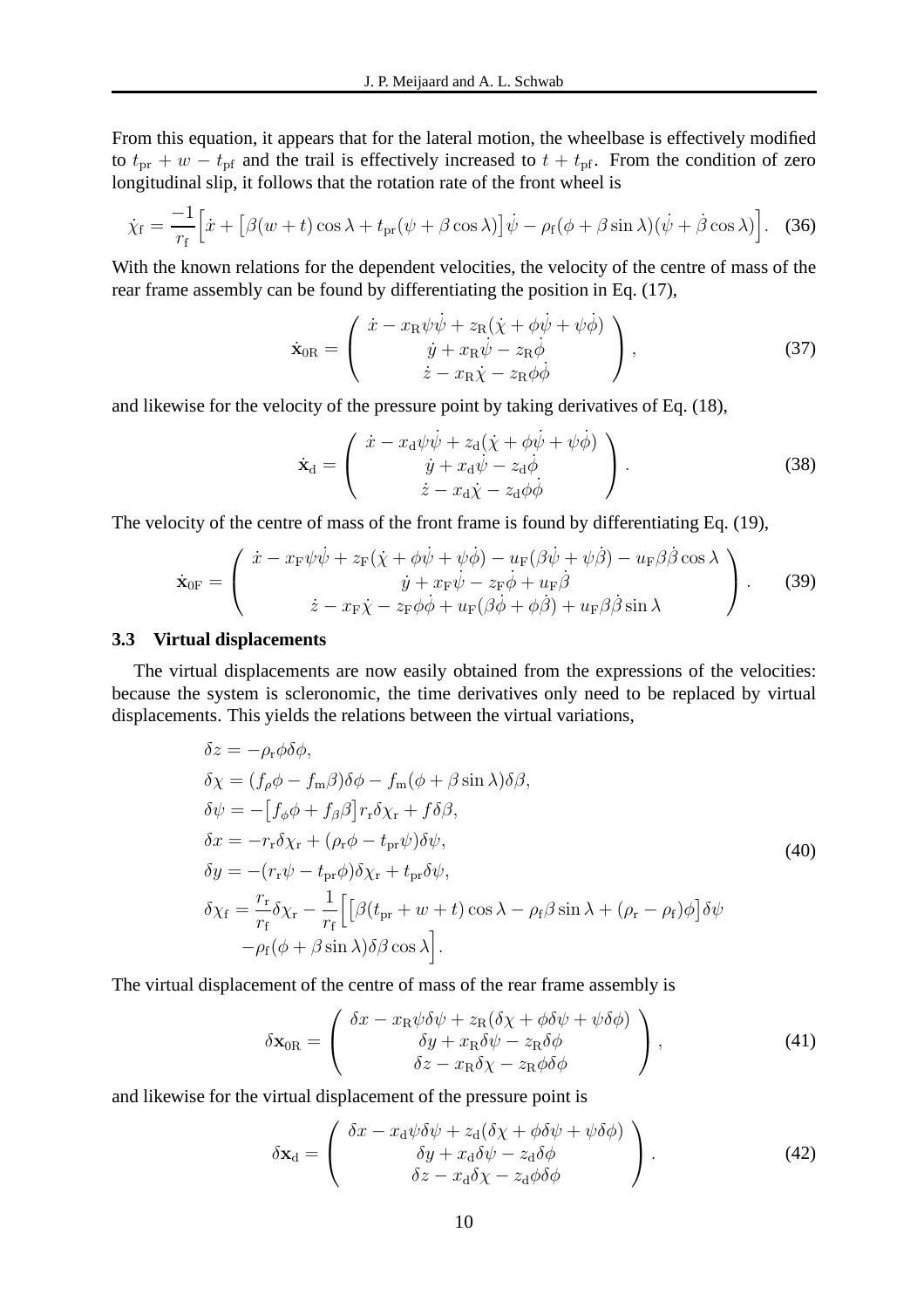The virtual displacement of the centre of mass of the front frame is

$$
\delta \mathbf{x}_{0F} = \begin{pmatrix} \delta x - x_F \psi \delta \psi + z_F (\delta \chi + \phi \delta \psi + \psi \delta \phi) - u_F \beta \delta \beta \cos \lambda - u_F (\beta \delta \psi + \psi \delta \beta) \\ \delta y + x_F \delta \psi - z_F \delta \phi + u_F \delta \beta \\ \delta z - x_F \delta \chi - z_F \phi \delta \phi + u_F (\beta \delta \phi + \phi \delta \beta) + u_F \beta \delta \beta \sin \lambda \end{pmatrix} . \tag{43}
$$

The virtual rotations of the rear frame assembly and the front fork assembly are

$$
\delta\phi_{\rm R} = \begin{pmatrix} \delta\phi \\ \phi\delta\psi + \delta\chi \\ \delta\psi \end{pmatrix}, \quad \delta\phi_{\rm F} = \begin{pmatrix} \delta\phi + \delta\beta\sin\lambda \\ (\phi + \beta\sin\lambda)\delta\psi - \beta\delta\phi\cos\lambda + \delta\chi \\ \delta\psi + \delta\beta\cos\lambda \end{pmatrix}.
$$
 (44)

## **3.4 Accelerations**

The accelerations are found by taking a further derivative with respect to time of the velocities and angular velocities. There is no need to retain the second-order terms, so the expressions simplify considerably. The relations for the dependent accelerations are found from differentiating the expressions already found for the velocities; this yields

$$
\ddot{z} = 0,\n\ddot{x} = \dot{v},\n\ddot{y} = (\psi - \frac{t_{\rm pr}}{r_{\rm r}}\phi)\dot{v} + (\dot{\psi} - \frac{t_{\rm pr}}{r_{\rm r}}\dot{\phi})v + t_{\rm pr}\ddot{\psi},\n\ddot{\psi} = [f_{\phi}\phi + f_{\beta}\beta]\dot{v} + [f_{\phi}\dot{\phi} + f_{\beta}\dot{\beta}]\dot{v} + f\ddot{\beta},\n\ddot{x}_{\rm f} = \frac{-\dot{v}}{r_{\rm f}}
$$
\n(45)

The acceleration of the centre of mass of the rear frame is

$$
\ddot{\mathbf{x}}_{0R} = \left( \begin{array}{c} \dot{v} \\ \ddot{y} + x_R \ddot{\psi} - z_R \ddot{\phi} \\ 0 \end{array} \right), \tag{46}
$$

The acceleration of the centre of mass of the front frame assembly is found to be

$$
\ddot{\mathbf{x}}_{0F} = \left( \begin{array}{c} \dot{v} \\ \ddot{y} + x_F \ddot{\psi} - z_F \ddot{\phi} + u_F \ddot{\beta} \\ 0 \end{array} \right). \tag{47}
$$

The angular accelerations of the rear frame assembly and the front fork assembly are equal to the time derivatives of the angular velocities in Eq. (24),

$$
\dot{\boldsymbol{\omega}}_{\rm R} = \begin{pmatrix} \ddot{\phi} \\ 0 \\ \ddot{\psi} \end{pmatrix}, \quad \dot{\boldsymbol{\omega}}_{\rm F} = \begin{pmatrix} \ddot{\phi} + \ddot{\beta}\sin\lambda \\ 0 \\ \ddot{\psi} + \ddot{\beta}\cos\lambda \end{pmatrix}.
$$
 (48)

#### **3.5 Aerodynamic drag force**

The aerodynamic drag force, in contrast to the gravity force, does not have a constant magnitude and direction. Due to the lateral velocity of the pressure point, a lateral component is generated,

$$
F_{\rm dy} = -F_{\rm d}(\dot{y} + x_{\rm d}\dot{\psi} - z_{\rm d}\dot{\phi})/v.
$$
 (49)

The longitudinal component is unchanged and the vertical component is zero in a linear approximation.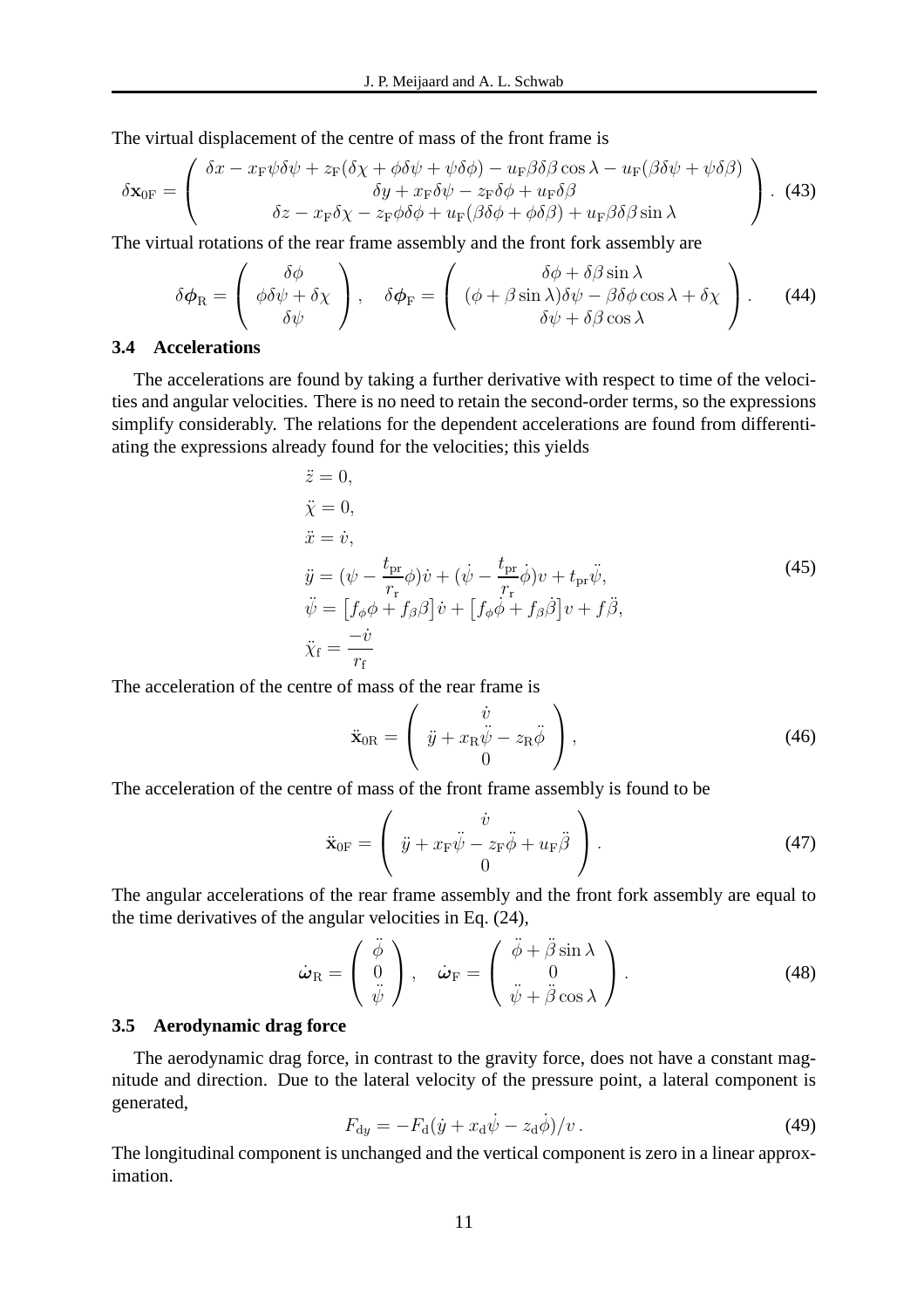# **3.6 Virtual work**

The equations of motion are derived by collecting all contributions to the virtual work. The terms involving the linear accelerations are easily obtained from

$$
-m_{\rm R}\delta \mathbf{x}_{\rm R}^T \ddot{\mathbf{x}}_{\rm R} - m_{\rm F}\delta \mathbf{x}_{\rm F}^T \ddot{\mathbf{x}}_{\rm F}.
$$
\n(50)

The contribution of the rotational part is

$$
-\delta\boldsymbol{\phi}_{\mathrm{R}}^{T}\big[\mathbf{I}_{\mathrm{R}}\dot{\boldsymbol{\omega}}_{\mathrm{R}}+I_{\mathrm{ryy}\ddot{\chi}_{\mathrm{r}}}\mathbf{e}_{y}+\boldsymbol{\omega}_{\mathrm{R}}\times\big(\mathbf{I}_{\mathrm{R}}\boldsymbol{\omega}_{\mathrm{R}}+I_{\mathrm{ryy}\dot{\chi}_{\mathrm{r}}}\mathbf{e}_{y}\big)\big]-\delta\chi_{\mathrm{r}}I_{\mathrm{ryy}\ddot{\chi}_{\mathrm{r}}}\n-\delta\boldsymbol{\phi}_{\mathrm{F}}^{T}\big[\mathbf{I}_{\mathrm{F}}\dot{\boldsymbol{\omega}}_{\mathrm{F}}+I_{\mathrm{fyy}\ddot{\chi}_{\mathrm{f}}}\mathbf{e}_{y}+\boldsymbol{\omega}_{\mathrm{F}}\times\big(\mathbf{I}_{\mathrm{F}}\boldsymbol{\omega}_{\mathrm{F}}+I_{\mathrm{fyy}\dot{\chi}_{\mathrm{f}}}\mathbf{e}_{y}\big)\big]-\delta\chi_{\mathrm{f}}I_{\mathrm{fyy}\ddot{\chi}_{\mathrm{f}}}.
$$
\n(51)

Here,  $e_y$  is the second unit vector and  $I_R$  and  $I_F$  are the moment of inertia tensors of the rear frame assembly and the front fork assembly,

$$
\mathbf{I}_{R} = \begin{pmatrix} I_{Rxx} & 0 & I_{Rxz} \\ 0 & I_{Ryy} & 0 \\ I_{Rxz} & 0 & I_{Rzz} \end{pmatrix}, \quad \mathbf{I}_{F} = \begin{pmatrix} I_{Fx} & 0 & I_{Fx} \\ 0 & I_{Ryy} & 0 \\ I_{Fx} & 0 & I_{Fzz} \end{pmatrix}, \tag{52}
$$

with the components

$$
I_{\text{R}xx} = I_{\text{r}xx} + I_{\text{r}fxx} + m_{\text{r}}(r_{\text{r}} + z_{\text{R}})^{2} + m_{\text{rf}}(z_{\text{rf}} - z_{\text{R}})^{2},
$$
  
\n
$$
I_{\text{R}xz} = I_{\text{r}fxz} - m_{\text{r}}(r_{\text{r}} + z_{\text{R}})x_{\text{R}} - m_{\text{rf}}(z_{\text{rf}} - z_{\text{R}})(x_{\text{rf}} - x_{\text{R}}),
$$
  
\n
$$
I_{\text{R}yy} = I_{\text{r}yy} + I_{\text{r}fyy} + m_{\text{r}}[(r_{\text{r}} + z_{\text{R}})^{2} + x_{\text{R}}^{2}] + m_{\text{rf}}[(z_{\text{rf}} - z_{\text{R}})^{2} + (x_{\text{rf}} - x_{\text{R}})^{2}],
$$
  
\n
$$
I_{\text{R}zz} = I_{\text{r}zz} + I_{\text{r}fzz} + m_{\text{r}}x_{\text{R}}^{2} + m_{\text{rf}}(x_{\text{rf}} - x_{\text{R}})^{2},
$$
  
\n
$$
I_{\text{F}xx} = I_{\text{f}xx} + I_{\text{f}xx} + m_{\text{f}}(r_{\text{f}} + z_{\text{F}})^{2} + m_{\text{f}}(z_{\text{f}} - z_{\text{F}})^{2},
$$
  
\n
$$
I_{\text{F}xy} = I_{\text{f}xy} + I_{\text{f}yy} + m_{\text{f}}[(r_{\text{f}} + z_{\text{F}})^{2} + (w - x_{\text{F}})^{2}] + m_{\text{f}}[(z_{\text{f}} - z_{\text{F}})^{2} + (x_{\text{f}} - x_{\text{F}})^{2}],
$$
  
\n
$$
I_{\text{F}zz} = I_{\text{f}zz} + I_{\text{f}zz} + m_{\text{f}}(w - x_{\text{F}})^{2} + m_{\text{f}}(x_{\text{f}} - x_{\text{F}})^{2}.
$$
  
\n(53)

The gravity forces give a contribution

$$
(m_{\rm R}\delta\mathbf{x}_{\rm R} + m_{\rm F}\delta\mathbf{x}_{\rm F})^T(g_x\mathbf{e}_x + g_z\mathbf{e}_z),
$$
\n(54)

where  $e_x$  is the first and  $e_z$  is the third unit vector. The aerodynamic drag force gives a contribution

$$
\delta \mathbf{x}_{d}(-F_{d}\mathbf{e}_{x}+F_{dy}\mathbf{e}_{y}).
$$
\n(55)

The driving or braking moments give a contribution

$$
-M_{\rm r}\delta\chi_{\rm r}-M_{\rm f}\delta\chi_{\rm f}.\tag{56}
$$

Finally, the aligning moments in the contact points give a contribution

$$
\delta\psi C_{\text{yr}}t_{\text{pr}}^2\big(-\dot{\psi}+\frac{\phi v}{r_{\text{r}}}\big)/v+(\delta\psi+\delta\beta\cos\lambda)C_{\text{yr}}t_{\text{pf}}^2\big[-\dot{\psi}-\dot{\beta}\cos\lambda+(\phi+\beta\sin\lambda)\frac{v}{r_{\text{f}}}\big]/v.\tag{57}
$$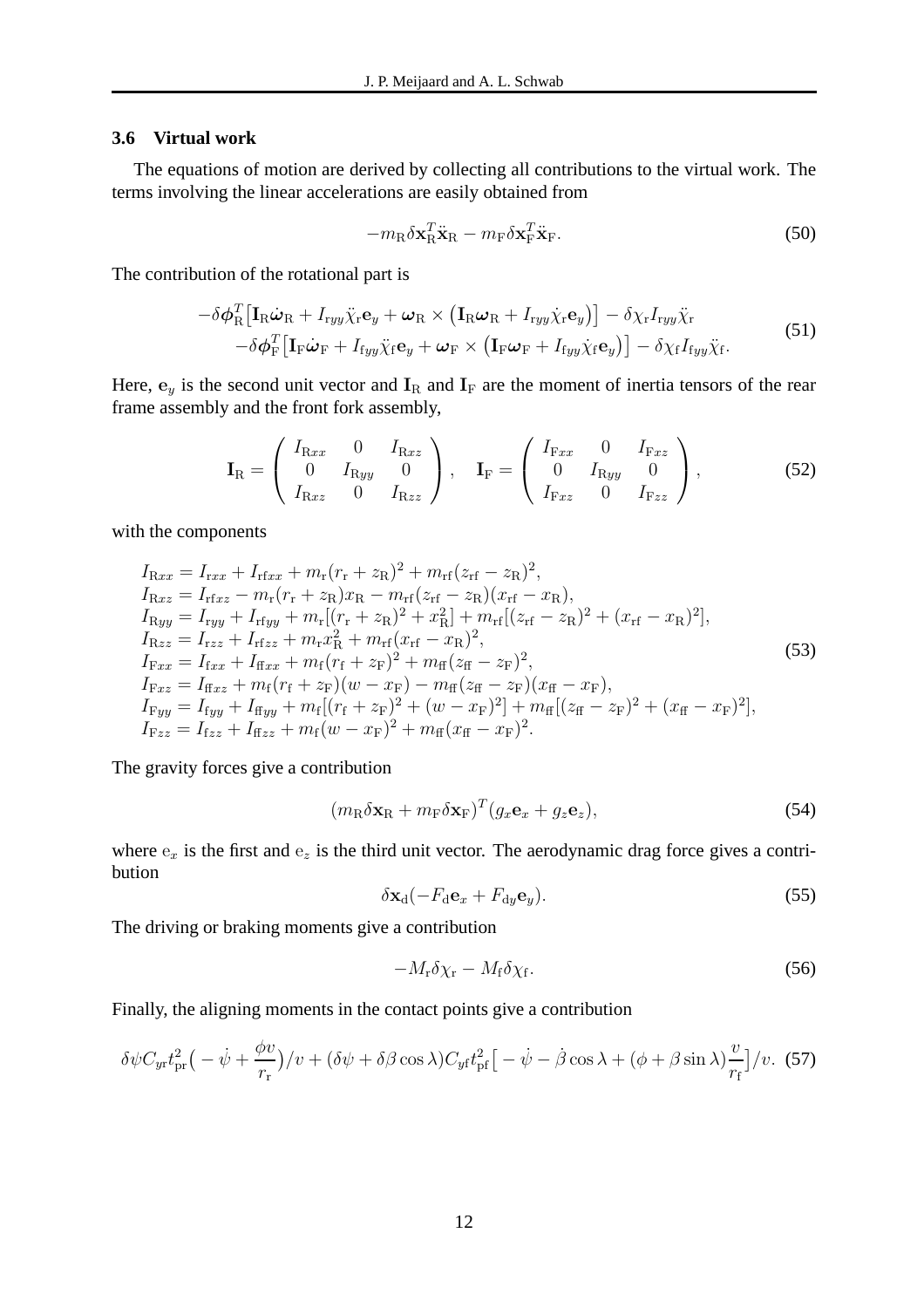## **3.7 Equations of motion**

The equations of motion are now found by collecting all terms and substituting the expressions for the dependent coordinates and velocities. For a variation  $\delta \chi_{\rm r}$ , the non-linear equation (6) is retrieved. For the derivation of the lateral equations, the variation  $\delta \chi_r$  can be dropped. Initially,  $\delta\psi$  is considered to be an independent variation and its relation to  $\delta\beta$  is only imposed later on. The large terms multiplied by small virtual variations appear in the  $x$ - and  $z$ -direction due to the gravity force, the acceleration and the drag force. For the moments, only the angular acceleration of the wheels gives a contribution. In the lateral direction, only the dependent variations  $\delta y$  and  $\delta \psi$  need be considered, as well as the independent variations  $\delta \phi$  and  $\delta \beta$ . Some auxiliary quantities are defined as follows.

$$
I_{Txx} = I_{Rxx} + I_{Fxx} + m_R z_R^2 + m_F z_F^2,
$$
  
\n
$$
I_{Txz} = I_{Rxz} + I_{Fxz} - m_R(t_{pr} + x_R)z_R - m_F(t_{pr} + x_F)z_F,
$$
  
\n
$$
I_{Tzz} = I_{Rzz} + I_{Fzz} + m_R(t_{pr} + x_R)^2 + m_F(t_{pr} + x_F)^2,
$$
  
\n
$$
I_{F\lambda\lambda} = I_{Fxx} \sin^2 \lambda + 2I_{Fxz} \sin \lambda \cos \lambda + I_{Fzz} \cos^2 \lambda + m_F u_F^2,
$$
  
\n
$$
I_{Fx\lambda} = I_{Fxx} \sin \lambda + I_{Fxz} \cos \lambda - m_F z_F u_F,
$$
  
\n
$$
I_{Fz\lambda} = I_{Fxz} \sin \lambda + I_{Fzz} \cos \lambda + m_F(t_{pr} + x_F)u_F,
$$
  
\n
$$
S_x = m_R z_R + m_F z_F,
$$
  
\n
$$
S'_x = m_R (r_{pr} + r_{RR}) + m_F (r_{pr} + r_{pr}),
$$
  
\n
$$
S'_z = m_R x_R + m_F x_F,
$$
  
\n
$$
S_\lambda = m_F u_F,
$$
  
\n
$$
S_r = I_{ryy}/r_r,
$$
  
\n
$$
S_r = I_{ryy}/r_f,
$$
  
\n
$$
S_w = S_r + S_f,
$$
  
\n
$$
\bar{C}_d = \frac{1}{2} \rho_{air} C_d A,
$$
  
\n
$$
\bar{C}_{yr} = C_{yr} t_{pr}^2,
$$
  
\n
$$
\bar{C}_{gf} = C_{f} t_{pr}^2.
$$
  
\n(58)

The unreduced equations have the form

$$
\overline{\mathbf{M}}\overline{\mathbf{q}} + (v\overline{\mathbf{C}}_1 + \overline{\mathbf{C}}_{-1}/v)\overline{\mathbf{q}} + (\overline{\mathbf{K}}_0 + \dot{v}\overline{\mathbf{K}}_1 + v^2\overline{\mathbf{K}}_2)\overline{\mathbf{q}} = \mathbf{0}.
$$
 (59)

Here,  $\bar{\bf q}=(\phi,\beta,\psi)^T$  contains the non-cyclic coordinates for the lateral motion and the matrices are

$$
\bar{\mathbf{M}} = \begin{pmatrix} I_{\mathrm{T}xx} & I_{\mathrm{F}x\lambda} & I_{\mathrm{T}xz} \\ I_{\mathrm{F}x\lambda} & I_{\mathrm{F}\lambda\lambda} & I_{\mathrm{F}z\lambda} \\ I_{\mathrm{T}xz} & I_{\mathrm{F}z\lambda} & I_{\mathrm{T}zz} \end{pmatrix},
$$
\n(60)

$$
\bar{C}_{1} = \begin{pmatrix} S_{x}t_{\rm pr}/r_{\rm r} + \bar{C}_{d}z_{\rm d}^{2} & S_{\rm f}\cos\lambda & -S_{x} + S_{\rm w} - \bar{C}_{d}z_{\rm d}(t_{\rm pr} + x_{\rm d}) \\ -S_{\lambda}t_{\rm pr}/r_{\rm r} - S_{\rm f}\cos\lambda & 0 & S_{\lambda} + S_{\rm f}\sin\lambda \\ -S_{z}t_{\rm pr}/r_{\rm r} - S_{\rm w} - \bar{C}_{d}z_{\rm d}(t_{\rm pr} + x_{\rm d}) & -S_{\rm f}\sin\lambda & S_{z} + \bar{C}_{d}(t_{\rm pr} + x_{\rm d})^{2} \end{pmatrix},
$$
\n(61)

$$
\bar{\mathbf{C}}_{-1} = \begin{pmatrix} 0 & 0 & 0 \\ 0 & \bar{C}_{yt} \cos^2 \lambda & \bar{C}_{yt} \cos \lambda \\ 0 & \bar{C}_{yt} \cos \lambda & \bar{C}_{yr} + \bar{C}_{yt} \end{pmatrix} . \tag{62}
$$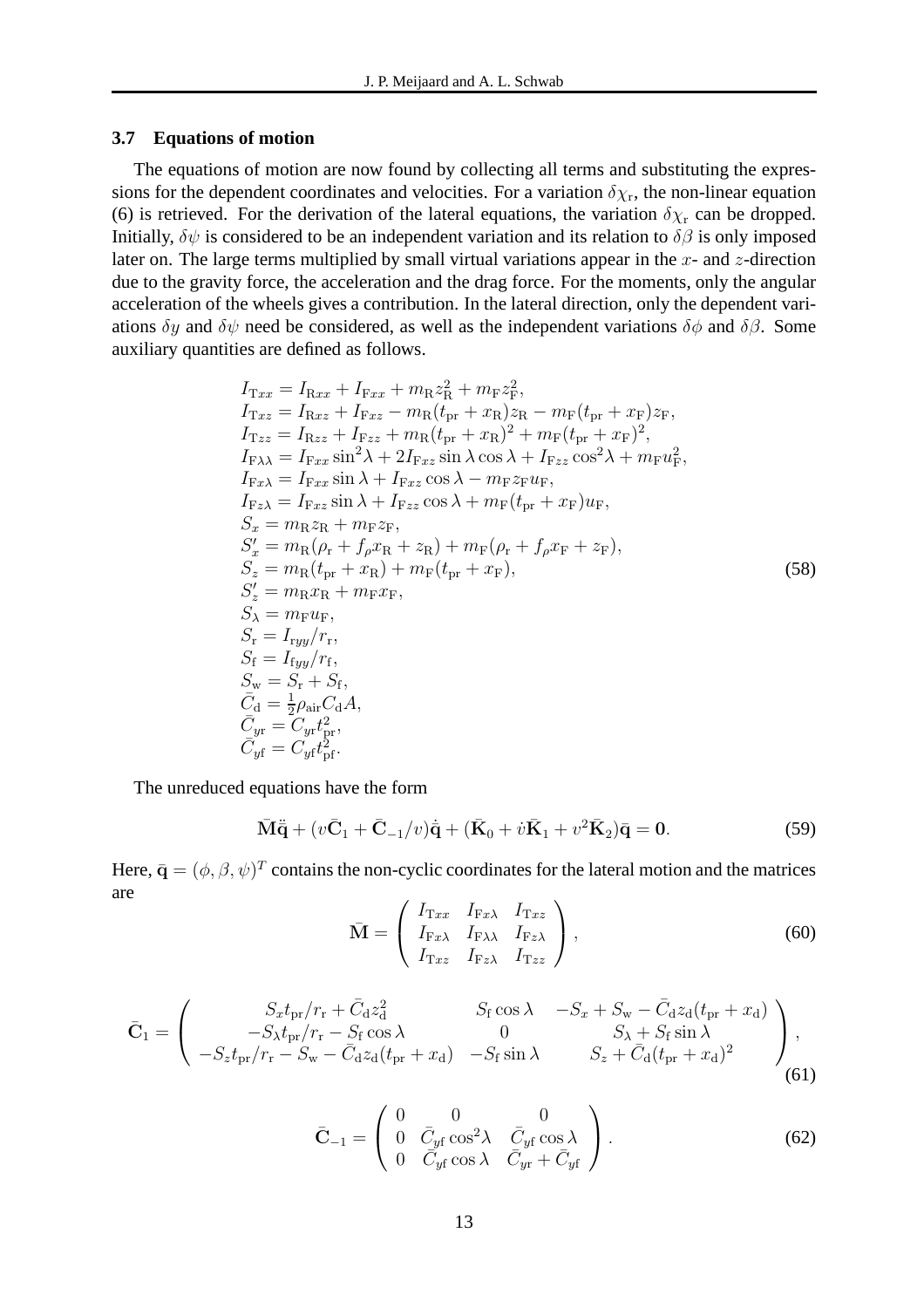The stiffness matrices are given in their components.

$$
\bar{K}_{0,\phi\phi} = -f_{\rho}S_{x}g_{x} + S'_{x}g_{z}, \n\bar{K}_{0,\phi\beta} = f_{\rm m}S_{x}g_{x} - (f_{\rm m}S'_{z} + S_{\lambda})g_{z}, \n\bar{K}_{0,\phi\psi} = -S_{x}g_{x}, \n\bar{K}_{0,\beta\phi} = f_{\rm m}S_{x}g_{x} - (f_{\rm m}S'_{z} + S_{\lambda})g_{z} + M_{\rm f}\rho_{\rm f}\cos\lambda/r_{\rm f} - \bar{C}_{\rm tf}\cos\lambda/r_{\rm f}, \n\bar{K}_{0,\beta\beta} = (f_{\rm m}S_{x}\sin\lambda + S_{\lambda}\cos\lambda)g_{x} - (f_{\rm m}S'_{z} + S_{\lambda})\sin\lambda g_{z} \n+M_{\rm f}\rho_{\rm f}\sin\lambda\cos\lambda/r_{\rm f} - \bar{C}_{\rm yr}\sin\lambda\cos\lambda/r_{\rm f}, \n\bar{K}_{0,\phi\phi} = S_{\lambda}g_{x}, \bar{K}_{0,\psi\phi} = -(S_{x} + m_{\rm T}\rho_{\rm r})g_{x} + M_{\rm f}(\rho_{\rm f} - \rho_{\rm r})/r_{\rm f} - \bar{C}_{\rm yr}/r_{\rm r} - \bar{C}_{\rm yr}/r_{\rm f}, \n\bar{K}_{0,\psi\psi} = S_{z}g_{x}; \n\bar{K}_{1,\phi\phi} = (f_{\rho} + t_{\rm pr}/r_{\rm r})S_{x} - f_{\rho}S_{\rm w}, \n\bar{K}_{1,\phi\phi} = -f_{\rm m}(S_{x} - S_{\rm w}) + S_{\rm f}\cos\lambda, \n\bar{K}_{1,\phi\phi} = -f_{\rm m}(S_{x} - S_{\rm w}) - S_{\lambda}t_{\rm pr}/r_{\rm r} - S_{\rm f}\rho_{\rm f}\cos\lambda/r_{\rm f}, \n\bar{K}_{1,\beta\phi} = -f_{\rm m}(S_{x} - S_{\rm w}) - S_{\lambda}t_{\rm pr}/r_{\rm r} - S_{\rm f}\rho_{\rm f}\cos\lambda/r_{\rm f}, \n\bar{K}_{1,\beta\phi} = -f_{\rm m}(S_{x} - S_{\rm w})\sin\
$$

The expressions for  $\dot{\psi}$  in Eq. (34) and  $\ddot{\psi}$  in Eq. (45) can now be substituted and the relation for  $\delta\psi$  in Eq. (40) be used by adding f times the third equation to the second equation in order to obtain the final equations in the form

$$
\mathbf{M}\ddot{\mathbf{q}}^{\mathbf{d}} + (\dot{x}\mathbf{C}_{1} + \mathbf{C}_{-1}/\dot{x})\dot{\mathbf{q}}^{\mathbf{d}} + (\mathbf{K}_{0} + \ddot{x}\mathbf{K}_{1} + \dot{x}^{2}\mathbf{K}_{2})\mathbf{q}^{\mathbf{d}} + \mathbf{K}^{\mathbf{k}}\mathbf{q}^{\mathbf{k}} = \mathbf{0},\tag{66}
$$

where  $\mathbf{q}^d = (\phi, \beta)^T$  are the dynamic degrees of freedom and  $\mathbf{q}^k = (\psi)$  is the non-cyclic kinematic coordinate. The mass matrix is

$$
\mathbf{M} = \begin{pmatrix} I_{\text{Tx}x} & I_{\text{Fx}\lambda} + fI_{\text{Tx}z} \\ I_{\text{Fx}\lambda} + fI_{\text{Tx}z} & I_{\text{FA}\lambda} + 2fI_{\text{Fx}\lambda} + f^2I_{\text{Tx}z} \end{pmatrix}.
$$
 (67)

The entries in the damping matrices are

$$
C_{1,\phi\phi} = S_x t_{\rm pr} / r_{\rm r} + \bar{C}_{\rm d} z_{\rm d}^2 + f_{\phi} I_{\rm Txz},
$$
  
\n
$$
C_{1,\phi\beta} = S_{\rm f} \cos \lambda - f(S_x - S_w) - f \bar{C}_{\rm d} z_{\rm d} (t_{\rm pr} + x_{\rm d}) + f_{\beta} I_{\rm Txz},
$$
  
\n
$$
C_{1,\beta\phi} = -S_{\lambda} t_{\rm pr} / r_{\rm r} - S_{\rm f} \cos \lambda - f S_z t_{\rm pr} / r_{\rm r} - f S_w - f \bar{C}_{\rm d} z_{\rm d} (t_{\rm pr} + x_{\rm d}) + f_{\phi} (I_{\rm Fz\lambda} + f I_{\rm Tzz}),
$$
  
\n
$$
C_{1,\beta\beta} = f S_{\lambda} + f^2 S_z + f^2 \bar{C}_{\rm d} (t_{\rm pr} + x_{\rm d})^2 + f_{\beta} (I_{\rm Fz\lambda} + f I_{\rm Tzz}),
$$
\n(68)

and

$$
C_{-1,\phi\phi} = 0,
$$
  
\n
$$
C_{-1,\phi\beta} = 0,
$$
  
\n
$$
C_{-1,\beta\phi} = 0,
$$
  
\n
$$
C_{-1,\beta\phi} = \bar{C}_{\text{yf}} \cos^2 \lambda + 2f \bar{C}_{\text{yf}} \cos \lambda + f^2 (\bar{C}_{\text{yr}} + \bar{C}_{\text{yf}}).
$$
\n(69)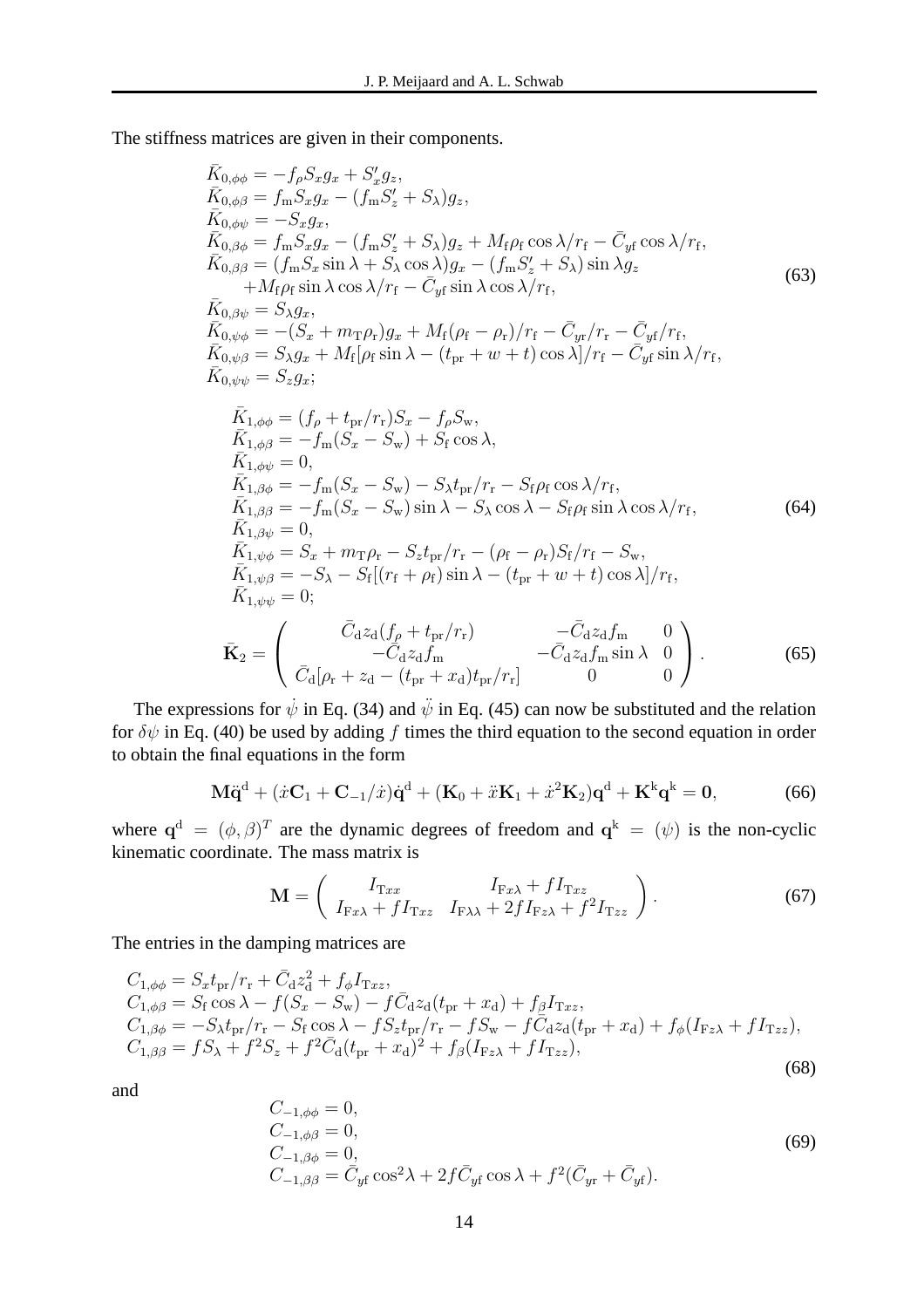The entries in the stiffness matrices are

$$
K_{0,\phi\phi} = -f_{\rho}S_{x}g_{x} + S'_{x}g_{z},
$$
  
\n
$$
K_{0,\phi\beta} = f_{\rm m}S_{x}g_{x} - (f_{\rm m}S'_{z} + S_{\lambda})g_{z},
$$
  
\n
$$
K_{0,\beta\phi} = [(f_{\rm m} - f)S_{x} - f m_{\rm T}\rho_{\rm r}]g_{x} - (f_{\rm m}S'_{z} + S_{\lambda})g_{z} + M_{\rm f}[\rho_{\rm f}(\cos\lambda + f) - f\rho_{\rm r}]/r_{\rm f}
$$
  
\n
$$
-f\bar{C}_{yr}/r_{\rm r} - \bar{C}_{yt}(\cos\lambda + f)/r_{\rm f} + f_{\phi}\bar{C}_{yt}\cos\lambda + f_{\phi}f(\bar{C}_{yr} + \bar{C}_{yt}),
$$
  
\n
$$
K_{0,\beta\beta} = [f_{\rm m}S_{x}\sin\lambda + S_{\lambda}(\cos\lambda + f)]g_{x} - (f_{\rm m}S'_{z} + S_{\lambda})\sin\lambda g_{z}
$$
  
\n
$$
+ M_{\rm f}[\rho_{\rm f}\sin\lambda(\cos\lambda + f) - f(t_{\rm pr} + w + t)\cos\lambda]/r_{\rm f}
$$
  
\n
$$
- \bar{C}_{yt}\sin\lambda\cos\lambda/r_{\rm f} - f\bar{C}_{yt}\sin\lambda/r_{\rm f} + f_{\beta}\bar{C}_{yt}\cos\lambda + f_{\beta}f(\bar{C}_{yr} + \bar{C}_{yt});
$$
  
\n(70)

$$
K_{1,\phi\phi} = (f_{\rho} + t_{\rm pr}/r_{\rm r})S_x - f_{\rho}S_{\rm w} + f_{\phi}I_{\rm Txz},
$$
  
\n
$$
K_{1,\phi\beta} = -f_{\rm m}(S_x - S_{\rm w}) + S_{\rm f}\cos\lambda + f_{\beta}I_{\rm Txz},
$$
  
\n
$$
K_{1,\beta\phi} = (f - f_{\rm m})(S_x - S_{\rm w}) + f m_{\rm T}\rho_{\rm r} - f S_z t_{\rm pr}/r_{\rm r}
$$
  
\n
$$
-S_{\lambda}t_{\rm pr}/r_{\rm r} - S_{\rm f}\rho_{\rm f}(\cos\lambda + f)/r_{\rm f} + f_{\rho_{\rm r}}S_{\rm f}/r_{\rm f} + f_{\phi}(I_{\rm Fz\lambda} + fI_{\rm Tzz}),
$$
  
\n
$$
K_{1,\beta\beta} = -f_{\rm m}(S_x - S_{\rm w})\sin\lambda - S_{\lambda}(\cos\lambda + f)
$$
  
\n
$$
-S_{\rm f}[\rho_{\rm f}\sin\lambda(\cos\lambda + f) + f r_{\rm f}\sin\lambda - f(t_{\rm pr} + w + t)\cos\lambda]/r_{\rm f} + f_{\beta}(I_{\rm Fz\lambda} + fI_{\rm Tzz}),
$$
\n(71)

$$
K_{2,\phi\phi} = \bar{C}_{d}z_{d}(f_{\rho} + t_{pr}/r_{r}) - f_{\phi}(S_{x} - S_{w}) - f_{\phi}\bar{C}_{d}z_{d}(t_{pr} + x_{d}),
$$
  
\n
$$
K_{2,\phi\beta} = -\bar{C}_{d}z_{d}f_{m} - f_{\beta}(S_{x} - S_{w}) - f_{\beta}\bar{C}_{d}z_{d}(t_{pr} + x_{d}),
$$
  
\n
$$
K_{2,\beta\phi} = -\bar{C}_{d}z_{d}f_{m} + f\bar{C}_{d}[\rho_{r} + z_{d} - (t_{pr} + x_{d})t_{pr}/r_{r}] + f_{\phi}S_{\lambda} + f_{\phi}S_{f}\sin\lambda + f_{\phi}fS_{z} + f_{\phi}f\bar{C}_{d}(t_{pr} + x_{d})^{2},
$$
  
\n
$$
K_{2,\beta\beta} = -\bar{C}_{d}z_{d}f_{m}\sin\lambda + f_{\beta}S_{\lambda} + f_{\beta}S_{f}\sin\lambda + f_{\beta}fS_{z} + f_{\beta}f\bar{C}_{d}(t_{pr} + x_{d})^{2}.
$$
\n(72)

The coefficients of  $K^k$  are

$$
K_{\phi\psi}^{\mathbf{k}} = -S_x g_x,
$$
  
\n
$$
K_{\beta\psi}^{\mathbf{k}} = (S_\lambda + f S_z) g_x.
$$
\n(73)

The kinematic differential equation (34) for the yaw angle  $\psi$  must be added for a complete specification of the system.

## **4 COMPARISON BETWEEN ANALYTIC AND NUMERIC EQUATIONS**

The equations obtained in the previous section were compared with the results obtained with the multibody dynamic program SPACAR, which allows models that contain non-holonomic constraints and provides an option for generating linearized equations [10]. A special element for modelling the wheels with toroidal tread shape was developed along lines similar to the element for the wheel–rail contact in railway vehicles [11].

The matrices for the linearized equations for the example bicycle with parameters as in Table 1, an inclination angle of 5° and a braking moment of  $M_f = -35$  Nm on the front wheel are as follows:

$$
\mathbf{M} = \left( \begin{array}{c} 80.817220000000000 & 2.75289370640066 \\ 2.75289370640066 & 0.34323425236612 \end{array} \right), \tag{74}
$$

$$
\mathbf{C}_1 = \begin{pmatrix} -3.96733233082707 & 35.62915328421826 \\ -0.99544891931855 & 1.99273167005625 \end{pmatrix},
$$
(75)

$$
\mathbf{C}_{-1} = \begin{pmatrix} 0 & 0 \\ 0 & 0.23787339253910 \end{pmatrix},\tag{76}
$$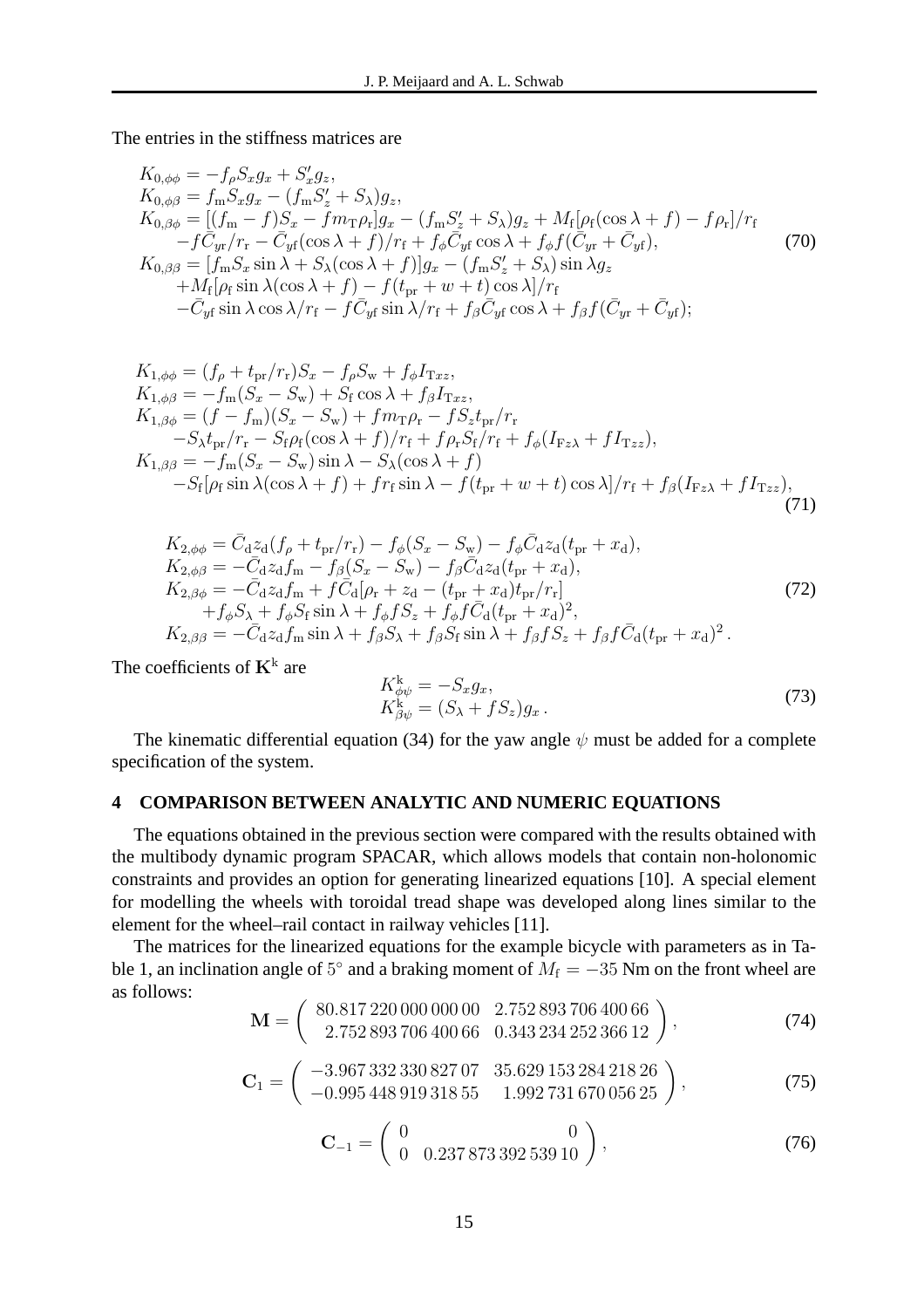$$
\mathbf{K}_0 = \begin{pmatrix} -774.604\,923\,530\,537 & -28.824\,163\,496\,591 \\ -25.305\,268\,525\,705 & -0.071\,244\,904\,988 \end{pmatrix},\tag{77}
$$

$$
\mathbf{K}_1 = \begin{pmatrix} -3.692\,636\,252\,395\,69 & 34.372\,172\,084\,873\,90 \\ -1.260\,555\,771\,598\,77 & 3.474\,695\,170\,872\,98 \end{pmatrix},\tag{78}
$$

$$
\mathbf{K}_2 = \left( \begin{array}{cc} 2.051\,757\,747\,309\,45 & 75.373\,607\,778\,119\,36\\ 0.081\,128\,081\,694\,05 & 3.062\,902\,668\,239\,59 \end{array} \right),\tag{79}
$$

$$
\mathbf{K}^{\mathbf{k}} = \left( \begin{array}{c} 69.21207485289892 \\ 2.63981655453266 \end{array} \right), \tag{80}
$$

$$
f_{\phi} = 0.025\,062\,656\,641\,60,
$$
  
\n
$$
f_{\beta} = 0.916\,629\,286\,468\,41,
$$
  
\n
$$
f = 0.085\,279\,921\,539\,14.
$$
\n(81)

These results were confirmed by the numerical analysis, barring some differences in the last few digits. Also in some other cases, the results agreed within numerical errors. This gives us some confidence that both the analytic derivation of the equations and the implementation in the program are correct.

#### **5 DISCUSSION**

Some of the implications of the modifications proposed in this paper on the equations will now be discussed. The mass matrix hardly changes: the increased value of  $f$  due to the pneumatic trail gives a slightly stronger coupling between the lean angle and the steering angle. The part of the damping matrix that is proportional to the forward speed is influenced by the aerodynamic drag, which gives a damping on the lean angle. The spin damping at the contact points gives a damping term that is inversely proportional to the forward speed; for very low speeds, this damping dominates one entry in the damping matrix and the normal spin at the front wheel is effectively suppressed. It should be noted, however, that this damping term becomes inaccurate at low speeds and invalid at zero speed. The pneumatic trails give some small further coupling terms to the mass distribution.

The finite transverse tire radius only modifies the constant part of the stiffness matrix, and indirectly, through the drag, the part that is proportional to the square of the velocity. Because the contact point shifts in lateral direction if the bicycle rolls, the capsize instability is reduced in strength.

The pneumatic trail influences some coupling terms. The most important influence is the increase of the factor  $f$  due to the pneumatic trail of the front wheel, which is especially significant if the mechanical trail is small.

The longitudinal forces that contribute to the acceleration of the bicycle have a contribution that is common to that of a driving torque at the rear wheel and which is described by the matrix  $K<sub>1</sub>$ , and some additional influences. This shows that the way in which the bicycle is accelerated or decelerated has an influence on the lateral dynamics. In particular, driving the bicycle at the rear wheel an simultaneously braking at the front wheel to keep the speed constant can improve the stability.

If there is a gradient, the yaw angle is no longer a cyclic coordinate and the neutral stability is lost: the bicycle has either a weak directional stability or a weak directional instability. In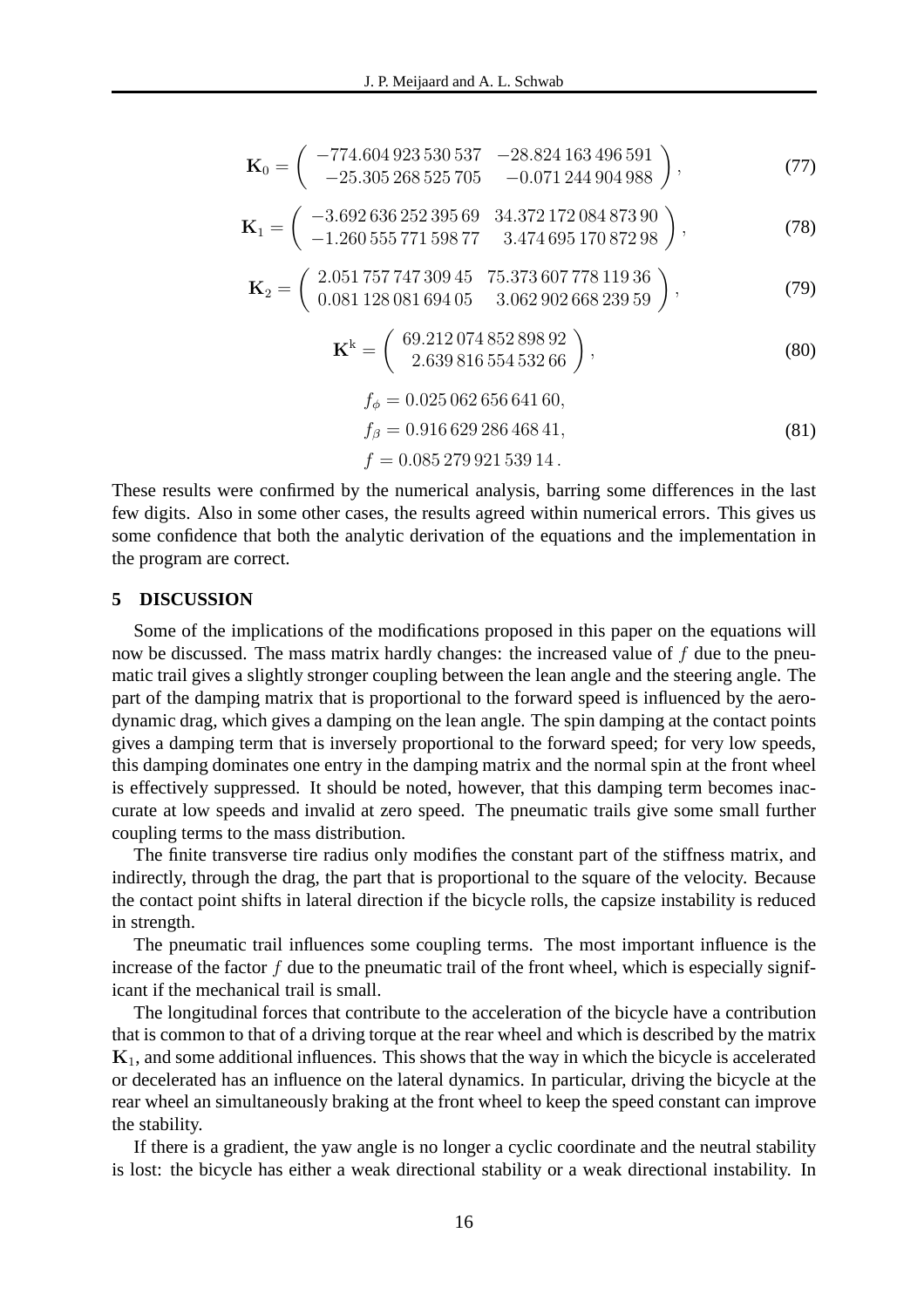most cases, it has a tendency to steer towards the downhill direction, which means that riding down a slope leads to directional stability and riding up a slope leads to directional instability. Effects on the other eigenmodes are generally more important, however.

# **6 CONCLUSIONS**

The linearized equations for the lateral motion of a bicycle have been extended to include the effects of the finite transverse radius of the tires, the pneumatic trail and the spin damping at the tire contact patches, driving and braking of the bicycle, aerodynamic drag and riding on an incline. The analytically derived equations have been compared with results from a multibody dynamic program and a satisfactory agreement has been found. This is a strong indication that the analytic derivation is correct and the toroidal wheels have been correctly implemented in the program at least in the linear range. The model can be used for further investigations into the dynamics and control of bicycles and be further extended to include non-linear effects.

# **REFERENCES**

- [1] F. J. W. Whipple, The stability of the motion of a bicycle. *The Quarterly Journal of Pure and Applied Mathematics*, **30**, 312–348, Plate, 1899.
- [2] A. L. Schwab, J. P. Meijaard and J. M. Papadopoulos, Benchmark results on the linearized equations of motion of an uncontrolled bicycle. *KSME International Journal of Mechanical Science and Technology*, **19**, 292–304, 2005.
- [3] E. Döring, Die Stabilität von Einspurfahrzeugen. *Forschung auf dem Gebiete des Ingenieurswesens, Ausgabe A*, **21**, 50–62, 1955.
- [4] R. S. Sharp, The stability and control of motorcycles. *Journal of Mechanical Engineering Science*, **15**, 316–329, 1971.
- [5] C. Koenen, *Dynamic behaviour of a motorcycle running straight ahead and when cornering*. (Doctoral thesis) Delft University Press, Delft, 1983.
- [6] V. Cossalter and R. Lot, A motorcycle multi-body model for real time simulations based on the natural coordinates approach. *Vehicle System Dynamics*, **37**, 423–447, 2002.
- [7] R. S. Sharp, S. Evangelou and D. J. N. Limebeer, Advances in the modelling of motorcycle dynamics. *Multibody System Dynamics*, **12**, 251–283, 2004.
- [8] A. L. Schwab, J. P. Meijaard and J. D. G. Kooijman, Experimental validation of a model of an uncontrolled bicycle. C.A. Mota Soares et al. eds. *III European Conference on Computational Mechanics, Solids, Structures and Coupled Problems in Engineering*, Lisbon, Portugal, 16 pp., 2006.
- [9] T. R. Kane, Fundamental kinematical relationships for single-track vehicles. *International Journal of Mechanical Sciences*, **17**, 499–504, 1975.
- [10] A. L. Schwab and J. P. Meijaard, Dynamics of flexible multibody systems with nonholonomic constraints: a finite element approach. *Multibody System Dynamics*, **10**, 107– 123, 2003.